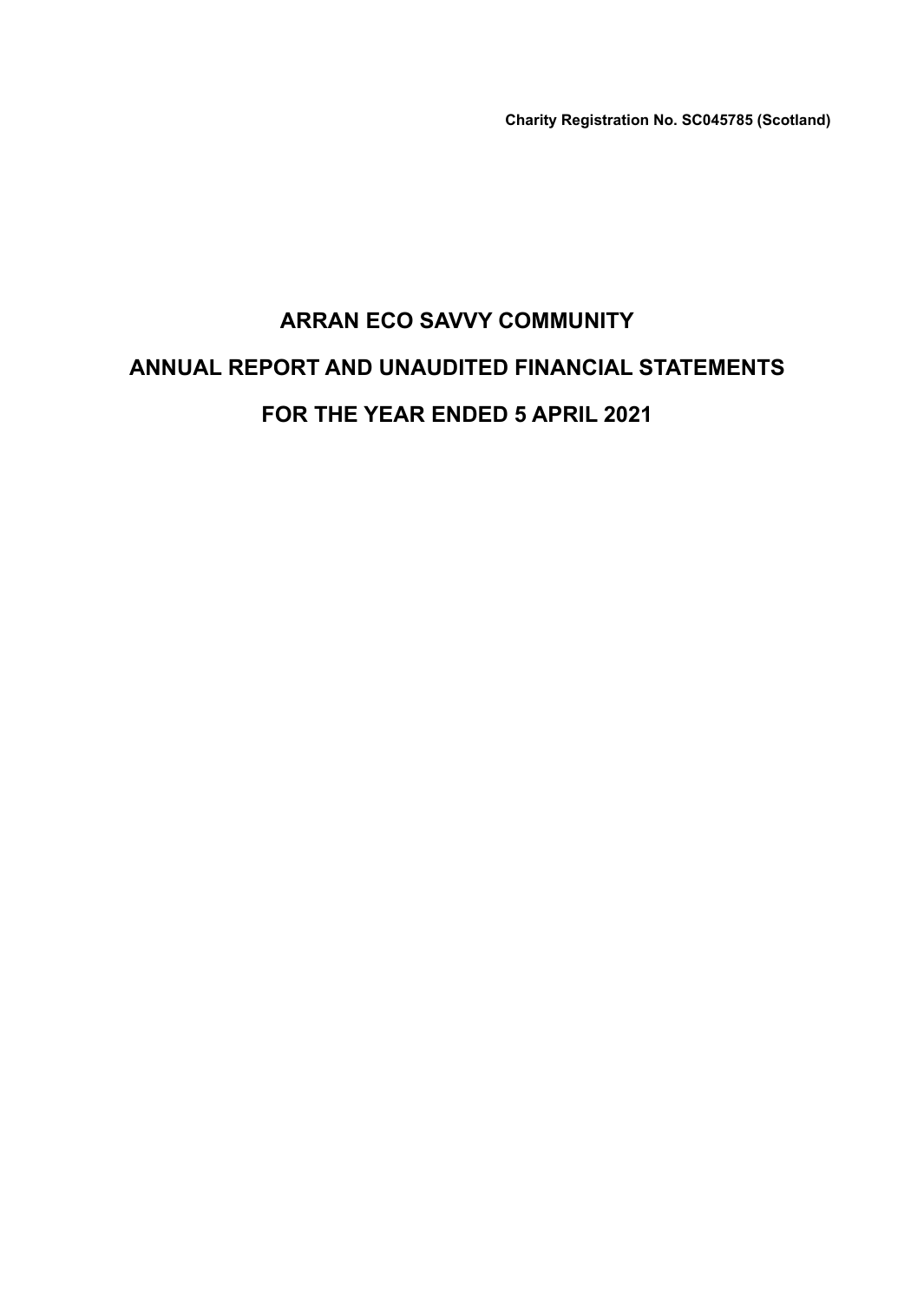## **LEGAL AND ADMINISTRATIVE INFORMATION**

| <b>Trustees</b>                  | Helen Ross - Chairperson<br>Hilary Maguire FCA - Treasurer<br>Elsa Rodeck<br><b>Donald McNicol</b><br>Pauline Robinson<br>Patricia Templeton<br>Diana Turbett                                               | (Appointed 1 November<br>2020)<br>(Appointed 1 March 2021)<br>(Appointed 1 May 2021) |
|----------------------------------|-------------------------------------------------------------------------------------------------------------------------------------------------------------------------------------------------------------|--------------------------------------------------------------------------------------|
| <b>Charity number (Scotland)</b> | SC045785                                                                                                                                                                                                    |                                                                                      |
| <b>Principal address</b>         | Shore Road<br><b>Whiting Bay</b><br>Isle of Arran<br><b>KA27 8PR</b>                                                                                                                                        |                                                                                      |
| Independent examiner             | Montpelier Professional (Galloway) Limited<br>1 Dashwood Square<br>Newton Stewart<br>Wigtownshire<br>DG8 6EQ                                                                                                |                                                                                      |
| <b>Bankers</b>                   | <b>Charities Aid Foundation Bank</b><br>25 Kings Hill Avenue<br>Kings Hill<br><b>West Malling</b><br>Kent<br><b>ME194JQ</b><br>Royal Bank of Scotland<br><b>Brodick</b><br>Isle of Arran<br><b>KA27 8AP</b> |                                                                                      |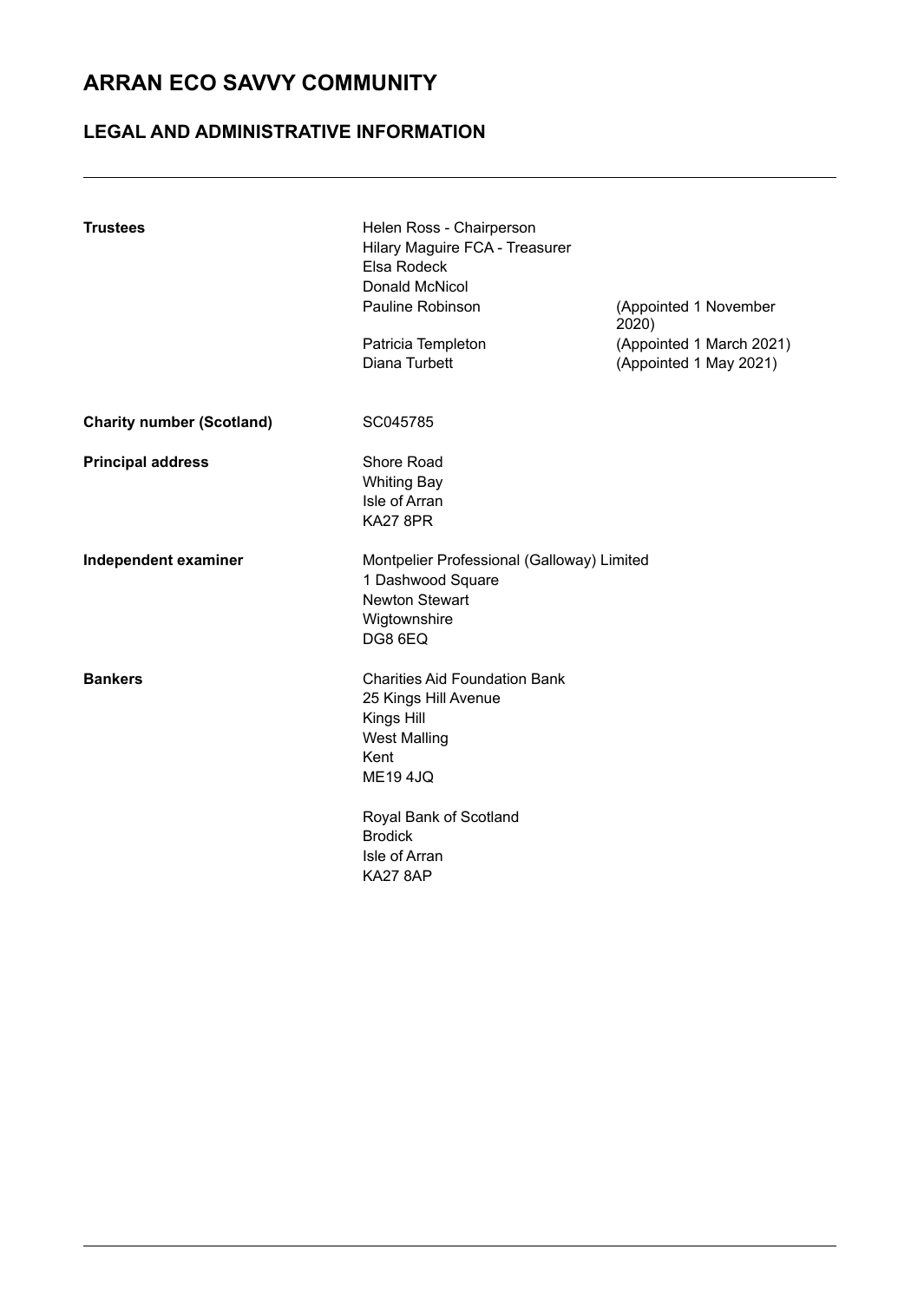## **CONTENTS**

|                                   | Page      |
|-----------------------------------|-----------|
| Trustees' report                  | $1 - 6$   |
| Independent examiner's report     | 8         |
| Statement of financial activities | 9         |
| <b>Balance sheet</b>              | 10        |
| Notes to the financial statements | $11 - 19$ |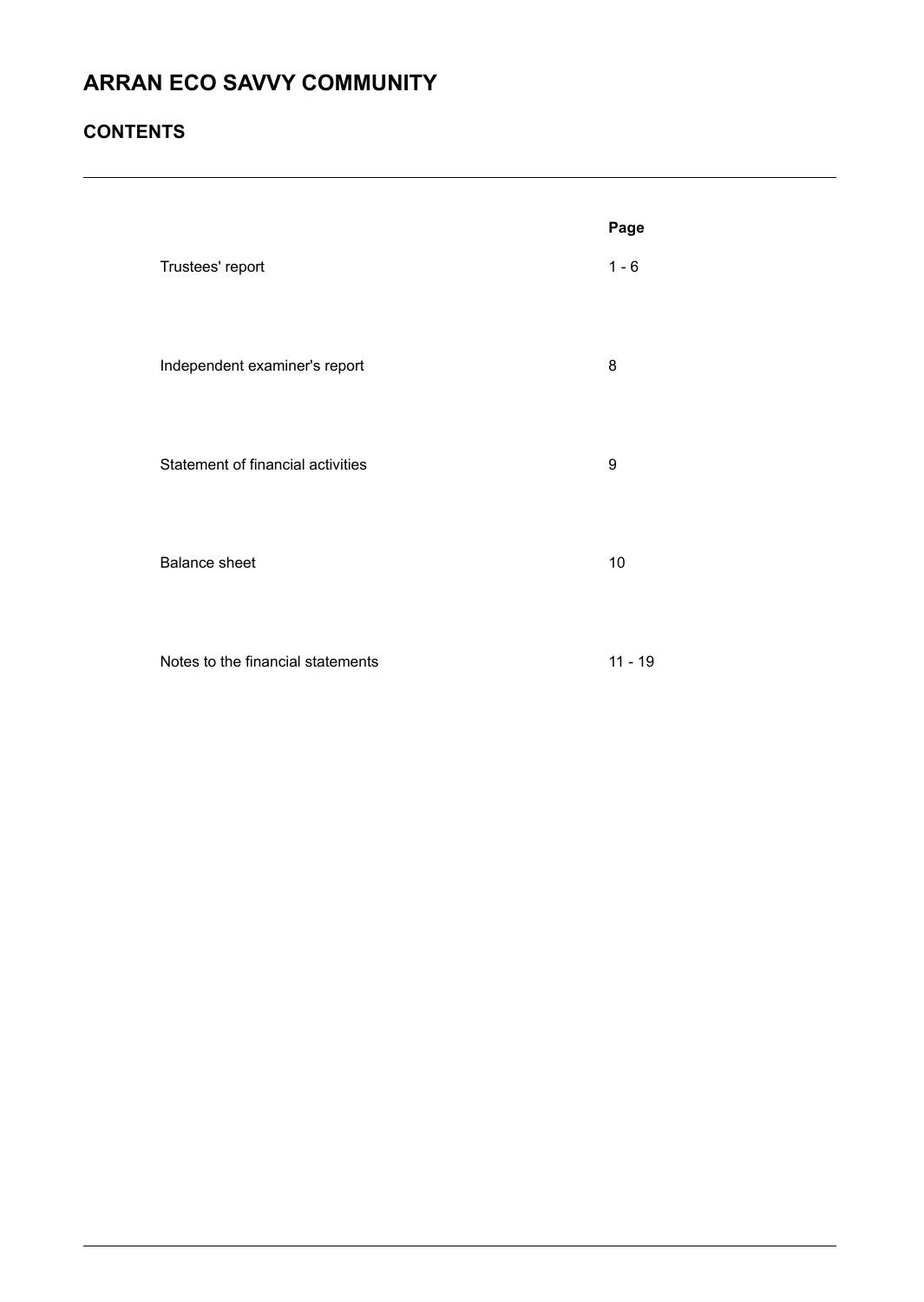## **TRUSTEES' REPORT** *FOR THE YEAR ENDED 5 APRIL 2021*

The Trustees present their annual report and financial statements for the year ended 5 April 2021.

The financial statements have been prepared in accordance with the accounting policies set out in note 1 to the financial statements and comply with the Charity's constitution, the Charities and Trustee Investment (Scotland) Act 2005, the Charities Accounts (Scotland) Regulations 2006 (as amended) and "Accounting and Reporting by Charities: Statement of Recommended Practice applicable to charities preparing their accounts in accordance with the Financial Reporting Standard applicable in the UK and Republic of Ireland (FRS 102) (effective 1 January 2019)".

#### **Objectives and activities**

The Charity's objects are the advancement of environmental improvement on the Isle of Arran by identifying and accomplishing environmental projects, which benefit the local community, increase environmental sustainability and support sustainable living, whilst working towards zero waste for Arran.

The advancement of education by providing learning opportunities for vocational skills and training which are of benefit to all ages and abilities, increase employment opportunity and allow individual enhanced contribution towards improving lifestyles, the local environment and environmental sustainability.

Arran Eco Savvy Community organises community projects and workshops with the aim of achieving greater<br>awareness on Arran and promotion of sustainable living. Through this the charity provides learning awareness on Arran and promotion of sustainable living. opportunities for skills in sustainable living which are of benefit to all ages and abilities.

Community volunteers, supported by a part time shop manager, run the shop where donated goods are sold to raise funds, reduce waste and promote sustainable living and greater environmental impact awareness on the Isle of Arran.

The team employed via the Climate Challenge Fund delivered energy saving, sustainable food and travel projects to the residents of Arran. They also raised awareness about climate literacy and enabled Arran residents to change to renewable solutions to reduce their carbon footprint, Eco Savvy is working towards projects involving renewable energy.

Charity trustees carry out an important role, mostly behind the scenes at Eco Savvy. We are volunteers too and take our role seriously. This often means plenty of work to ensure the organisation runs smoothly and achieves our objectives, however we have great fun and companionship along the way.

#### Thank you

A big thank you to all members, volunteers, staff, trustees and funders for making an enormous contribution to environmental sustainability and sustainable living on Arran this year and to the Arran Community for their ongoing support. Arran Eco Savvy has made a really big impact in 2020 and 2021 and the key achievements are set out in this report. Thanks to all who have contributed.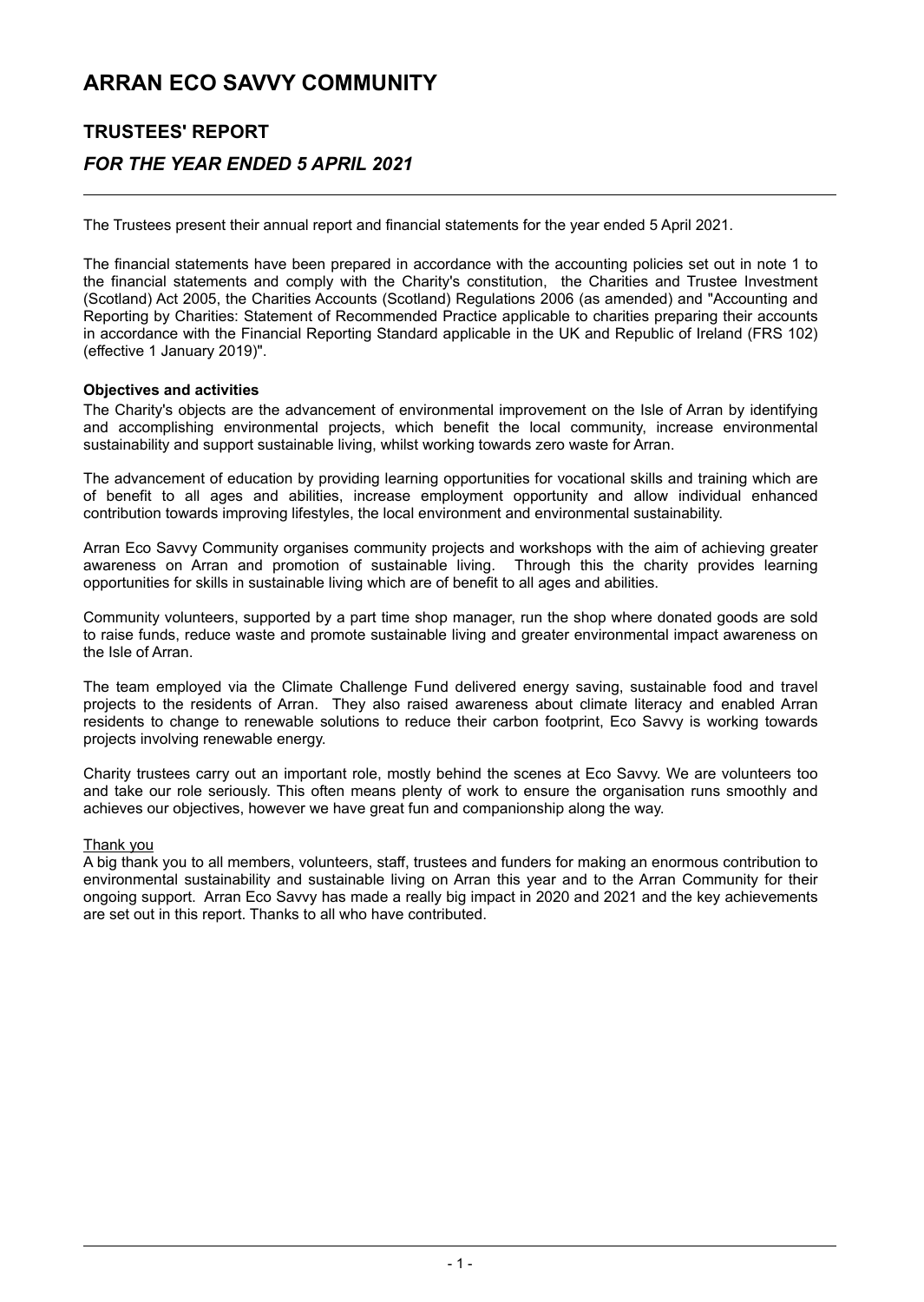### **TRUSTEES' REPORT (CONTINUED)**

### *FOR THE YEAR ENDED 5 APRIL 2021*

#### **Achievements and performance**

We focus projects on the following environmental areas by working with our communities : A.Carbon Reduction B.Energy C.Food D.Travel E.Waste

Delivery is enabled through three main streams:

- Scottish Government Climate Challenge Fund projects being delivered since April 2017.
- The Eco Savvy Community Shop- an eco products & second hand shop based in Whiting Bay, running since 19 April 2014.
- Volunteer Support project through Impact Funding Partners, providing more opportunities for new willing volunteers with training and support from the Volunteer Coordinator

#### Challenges and Constraints

It is important to acknowledge our challenges and constraints.

- The Coronavirus Covid 19 pandemic affected the delivery of all projects and services following a 'Stay at Home' order announced by the Scottish Government on 23 March 2020. This led to 'non-essential' work closing and to limited movement in order to stop the transmission of the virus - referred to as the UK lockdown. We therefore started the beginning of the financial year with a situation where the shop had to close for much of the time, and all project staff and volunteers had to adjust to working through social media rather than through meetings and events in person.
- Emma Tracey from our Savvy Travel Team, went on maternity leave from the 21st of May until 1 January 2021 to have the first Eco Savvy baby! Great news for mother and baby and requiring some reorganisation on our part.

Thanks to Andrew for stepping up to the challenge of taking on more of the work to ensure the active travel work was a success in the interim and to Emma for her flexible approach.

It is a credit to our flexible and imaginative staff and volunteers that Eco Savvy adapted well to the challenges. Thankyou!

#### Scottish Government Climate Challenge Fund projects

Arran Eco Savvy was awarded a grant from the Scottish Government's Climate Challenge Fund In April 2019 to deliver a 2 year Sustainable Island Life Project, continuing grant focus on energy efficiency, but targeting two other low carbon strands: travel and food.

The project empowered residents to adopt lower carbon behaviours in these areas, through a range of activities and educational materials, from borrowing E-Bikes to food preservation cooking workshops. The project was delivered by a team of six: a full time Project Manager, an Energy Auditor, a part-time Project Administrator and Coordinator, a part time Savvy Travel Coordinator and a part time Sustainable Food Coordinator.

Climate Challenge Fund Projects' Headline Achievements for the total project were as follows: Engagement with the Arran Community to deliver the projects covering all areas (waste included in A to D):

- 291 Community Events and workshops held including Food Shares
- 3,374 people actively engaged in the project
- 1,540 people participated in Savvy Film Club
- 19,496 volunteer hours clocked
- All 8 island schools participating in project activity.
- 278 eco pledges made
- 85 project newsletters produced
- 130 residents actively involved in sustainable food and travel programmes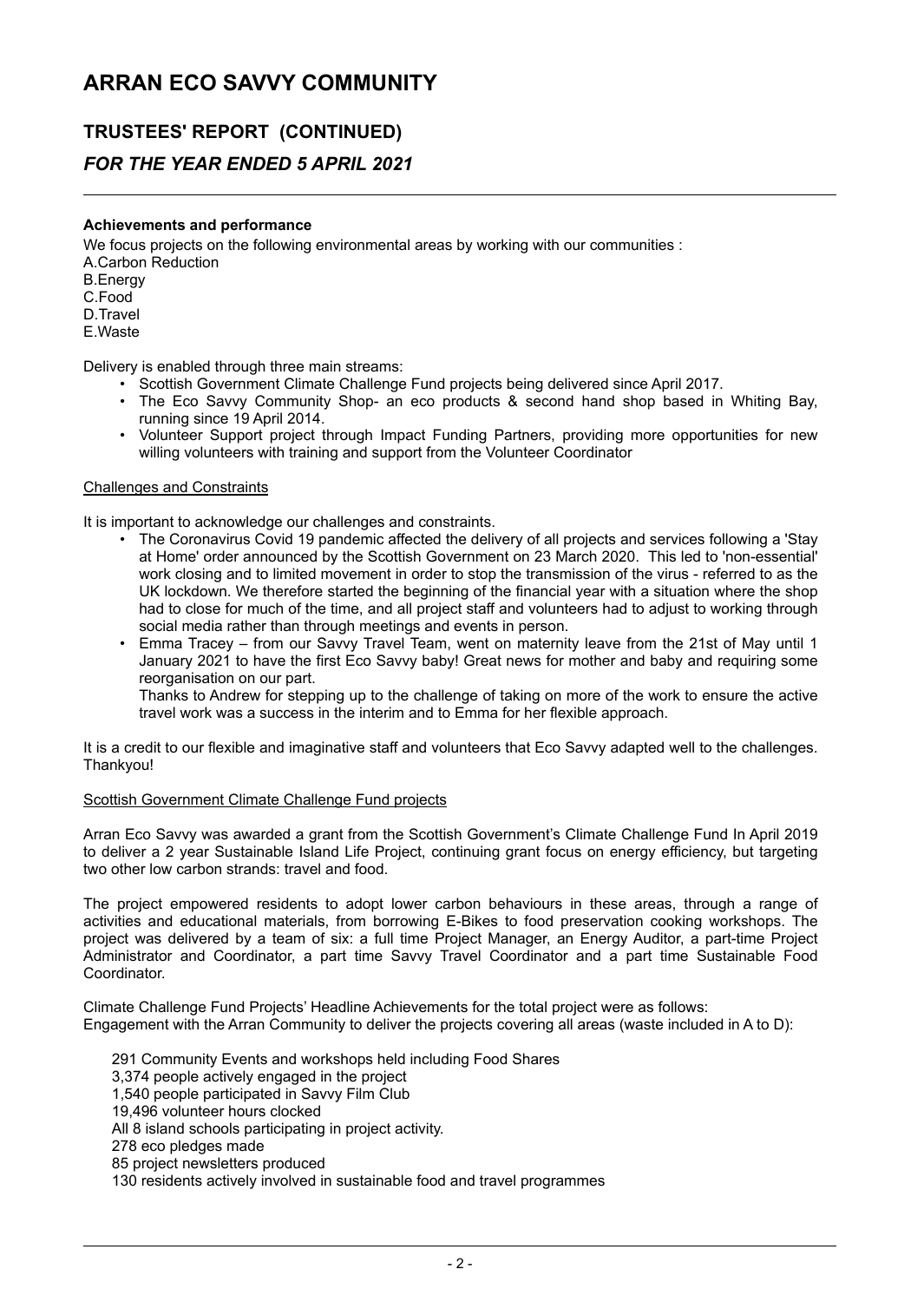## **TRUSTEES' REPORT (CONTINUED)**

### *FOR THE YEAR ENDED 5 APRIL 2021*

A.Carbon reduction

827 tonnes of CO2e saved overall

#### B Energy

215 residents receiving water device packs 7,740,000 litres of water estimated to be saved

£21,500 saved in household water heating bills

146 energy audits and EPCs delivered

37 households supported in getting air source heat pumps

11 households supported in getting solar PV

The energy/water strand Savvy Film Clubs were educational, thought provoking, and a call to action through lively discussion and suggestions.

#### C Food

55 Food Share volunteers trained and involved

£171,171 worth & 27.5 tonnes of surplus food diverted from landfill, distributed and used by residents instead.

#### D Travel

22 businesses signed up to the E-Bike charge network

17,557 E-Bike miles cycled

264 active members on Arran Community Lift share forum

14 E-Bikes bought by residents to replace and minimise car use

E-bikes continued to be popular with individuals as well as local businesses and organisations participating in the CCF/Eco Savvy E-Bike trial scheme. Covid and the relatively good weather over the summer contributed to this and more and more people became aware of the scheme and wanted to participate.

This project made a massive difference to the Arran community and there is so much more to know and learn about this project: see the website for more information https://arranecosavvy.org.uk/arran-eco-savvy-project-news/completed-projects/sustainable-island-life/

A big thankyou to Jude King, Jess Wallace, Ruth McLaren, Andrew Binnie, Emma Tracey, Charlotte Mann and volunteers for their amazing work in challenging circumstances!

#### The Eco Savvy Community Shop

This community resource is run by a part time paid manager in conjunction with trained volunteers in a sociable atmosphere that provides a focal point for the community whilst generating a modest income stream for the charity.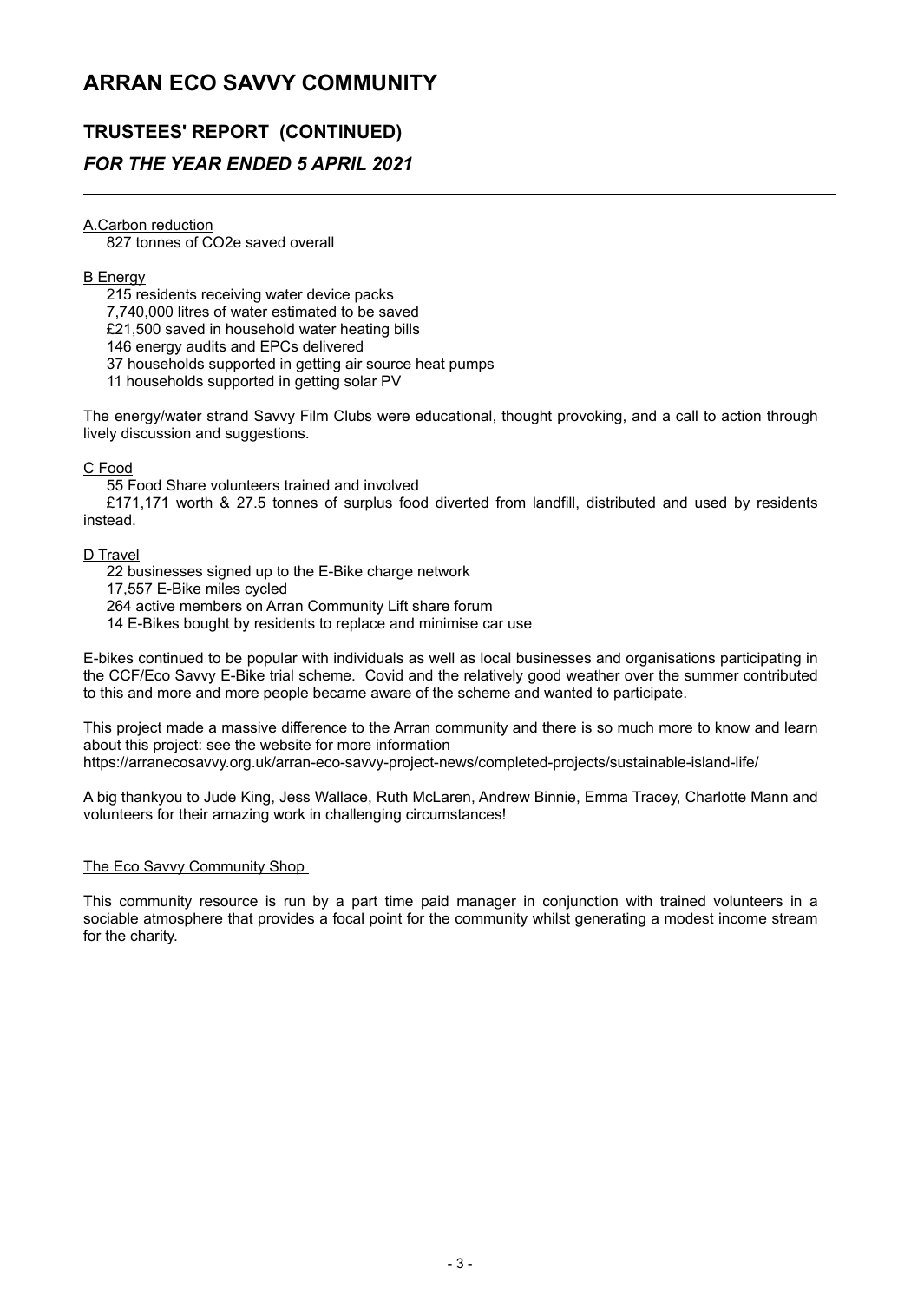## **TRUSTEES' REPORT (CONTINUED)** *FOR THE YEAR ENDED 5 APRIL 2021*

#### E Waste:

The Arran Eco Savvy Community Shop provides a welcoming space to reduce waste and the consumption of new products through recycling unwanted items which would otherwise go to landfill. The shop also helps the community to live a plastic free life by stocking eco products.

Coronavirus Covid 19 restrictions led to temporary shop closures to safeguard the health and safety of volunteers, staff and customers. The shop manager used this opportunity to complete implementation of planned improvements, Including the back shop renovation with donated kitchen units, installation of a separate sink and preparation area for cleaning and sorting donated goods for resale together with the addition of a shed for extra storage space.

Although income was restricted the improvements will lead to greater opportunities for sales in the coming financial year as long as Covid restrictions allow.

Thanks to all volunteers for their hard work and enthusiasm.

Thanks particularly to Val Waite, our Shop Manager who achieved so much in challenging circumstances. Val moves on to follow her career path in another direction but leaves Arran Eco Savvy with a wonderful community resource.

The shop also linked with other organisations on the island to help out, including our reciprocal arrangement with ArCas - receiving electricals and donating surplus clothing.

We continue to sell items online; Arran For Sale & Wants, Free on Arran, eBay, Abe Books, and sell more valuable items through McTears the auctioneers. This enables people who may not be able to get to the shop to have a chance to buy donated goods.

#### **Volunteers**

Shop volunteers, project volunteers and Trustees put time, energy and enthusiasm into the work of Arran Eco Savvy for no financial reward. They are the backbone of the organisation. They can do so much but need the tools to do the job. It is a challenge to get across in a report, the true value to the community of the resources that Eco Savvy brings to Arran.

In order to offer volunteering opportunities to all regardless of background, circumstances and financial advantage, we need to remove barriers by providing training, support and out of pocket expenses in a safe environment. The benefits far outweigh the relatively small amounts of funding required to enable this to happen. This financial year we were again fortunate to receive funding to enable us to do this through the Volunteering Support Fund. We employed Val Waite as a part time Volunteer Co-ordinator to deliver the aims of the project.

To improve health and safety and comfort for our volunteers in the shop, we were able to install emergency lighting and move light switches. Improvements were made in the back shop to make it easier to sort donations e.g. new and recycled cupboards, sink and draining board, hanging rail and space to steam clothes and for volunteers to sit for a coffee break.

Volunteers come from a variety of backgrounds and include people who are disadvantaged, have a long term health problem or are recovering from an illness or bereavement. Even with the Coronavirus Covid 19 pandemic, the funding helped 9 new volunteers reduce isolation, build confidence, improve health and wellbeing, make new friends and learn new skills. With Eco Savvy, volunteers also learn how to live low carbon lifestyles which often also helps to save money and live happily and healthily.

In turn volunteers provided a service to the community of 505 hours in a whole variety of areas e.g. staffing the shop, organising food share, making 1,800 face masks to protect people from Covid 19! Together with existing volunteers, an astonishing total of 9,252 hours of voluntary work were undertaken in 2020 – 2021!

More information is available on our website at: https://arranecosavvy.org.uk/news-events/eco-savvy-newsevents/volunteering-with-arran-eco-savvy/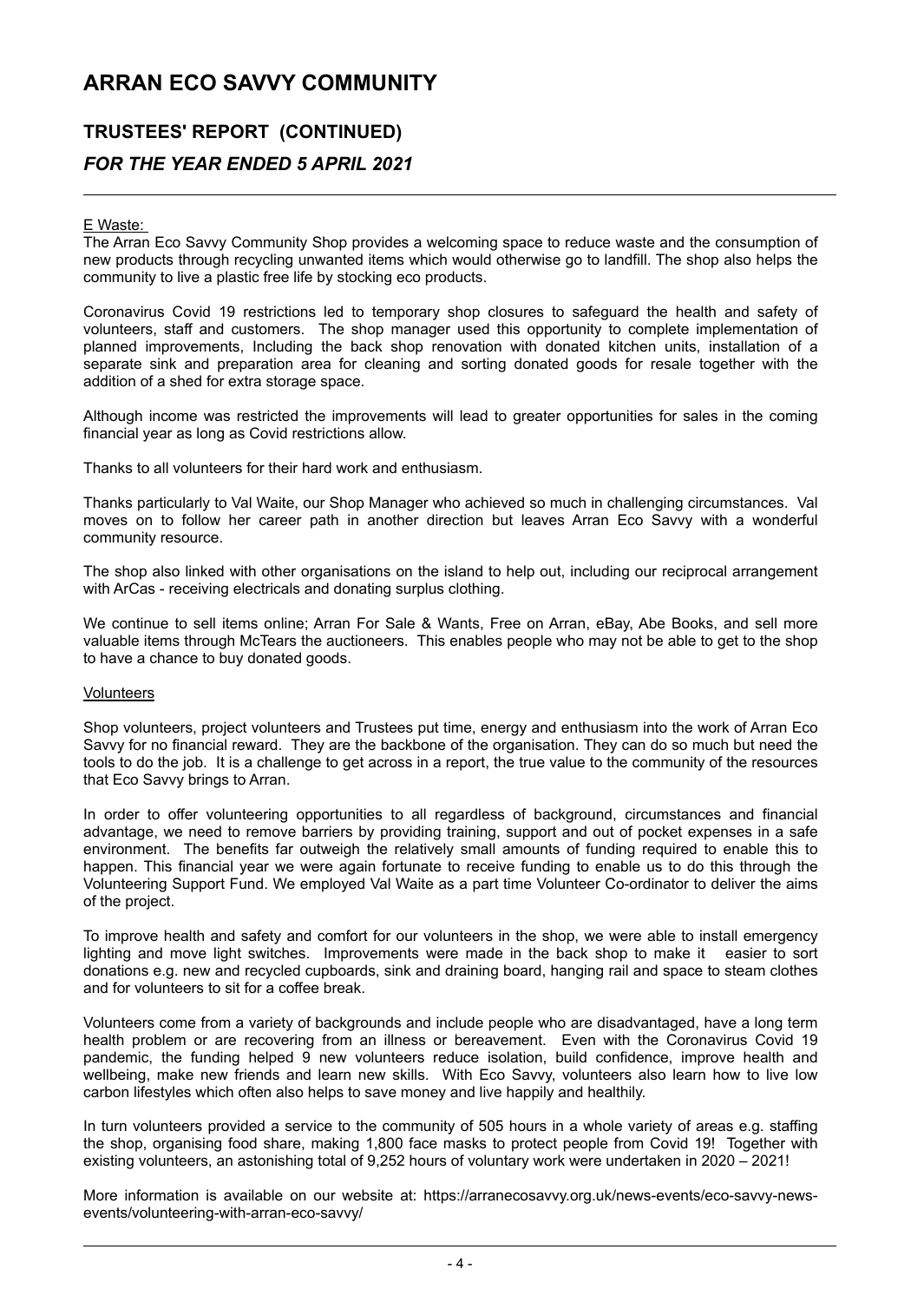## **TRUSTEES' REPORT (CONTINUED)**

### *FOR THE YEAR ENDED 5 APRIL 2021*

#### **Financial review**

In spite of the difficulties brought by the Covid-19 pandemic, the Charity has been able further to improve its healthy financial position; Total Unrestricted Funds have increased by £22,407, from £23,878 at 5 April 2020 to £46,285 carried forward at the year end.

The Restricted Fund balance of £7,229 at 5 April 2021 (2020: £10,488) represents the cost less depreciation of the e-bikes purchased through funding from the Energy Savings Trust, the Climate Challenge Fund and North Ayrshire Council. The total cost of e-bikes purchased has been £33,035 and they are being depreciated over two years.

During the year to 5 April 2021 the Charity had incoming resources of £198,843 compared to £181,412 in the previous year. There were total resources expended of £179,695 compared to £174,746 in the previous year.

The Charity's main grant funding during the year was from the Climate Challenge Fund amounting to £143,795 (2020: £149,794). This was the second year of a two year funding award from the Climate Challenge Fund which ended on 31 March 2021.

#### Statement of the charity's policy on reserves

The Trustees maintain a policy that £10,000 should be available for investment in an Eco Savvy future green capital project, and this amount remains available. Due to major funding sources having ended, and due to substantial Restricted Funds having been transferred to Unrestricted Funds as the projects ended, the trustees decided to designate an amount out of Unrestricted Funds to be made available for the year to 5 April 2022, to assist with applying for new funds and to further environmental projects until more funding was found. A total of £11,535 was designated for this purpose. The trustees also decided to provide match funding for the Sustainable Travel project, to supplement the funding received in 2021 from Smarter Choices Smarter Places – Paths for All, and a total of £4,909 was designated for this purpose. This left a buffer of £18,573 to cover expenditure should the Charity require any emergency funding for any reason in order to continue its activities and to cover fixed overheads in the event of unforeseen circumstances, estimated at £13,500.

In spite of the shop being closed for a large part of 2020 and 2021, the Charity's financial situation has not deteriorated, due to a grant of £10,000 received from the Business Support Fund and receipts from the Coronavirus Job Retention Scheme to assist with payment of the Shop Manager's salary.

#### Details of any deficit

In the current year there was a surplus of £4,010 on unrestricted funds (2020: deficit of £4,740 which represented the net amount of consultancy fees paid less some small receipts). After management charges transferred from restricted funds, there was a total surplus for the year of £22,407 (2020: surplus of £7,949) on unrestricted funds. The shop achieved a surplus of £4,407 (2020: £371) after the inclusion of the Business Support Fund and Coronavirus Job Retention Scheme funds received.

The Trustees have assessed the major risks to which the Charity is exposed and are satisfied that systems are in place to mitigate exposure to the major risks.

#### Future plans

During the financial year April 2021 to April 2022 Arran Eco Savvy will be in a period of adjustment following the completion of the Sustainable Island Life project. A new strategy is being developed to chart our course over the coming years, but one that will build on this enormously successful year.

#### Additional information

A big thankyou to all volunteers – including Trustees, and to staff for making Arran Eco Savvy a success.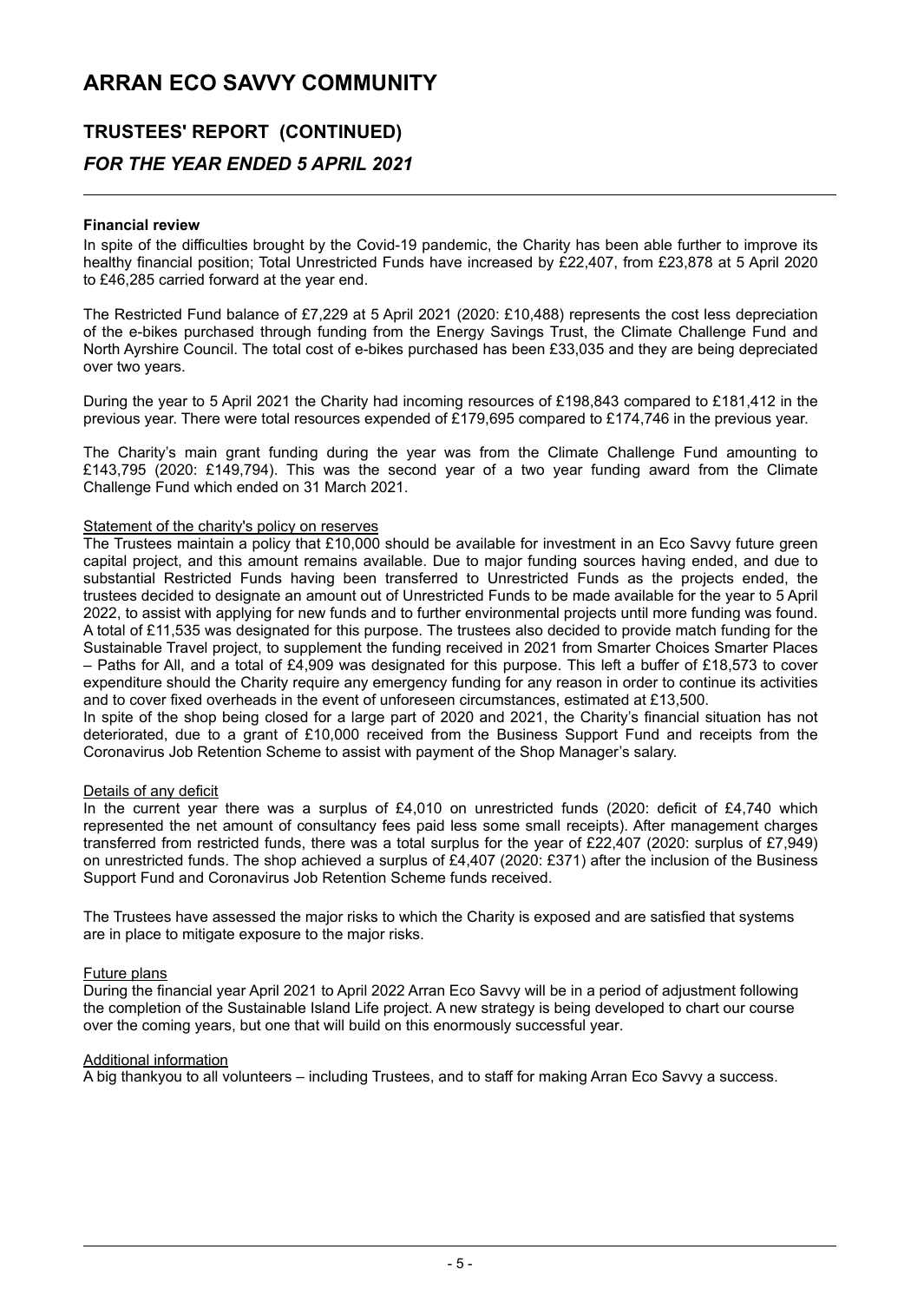## **TRUSTEES' REPORT (CONTINUED)**

### *FOR THE YEAR ENDED 5 APRIL 2021*

#### **Structure, governance and management**

The Charity was registered as a Scottish Charitable Incorporated Organisation (SCIO) on 7th July 2015 following an initial period as an unincorporated association.

The assets of the unincorporated association were transferred to the SCIO following registration on 7th July 2015. The constitution was amended at the AGM in November 2019 following consultation with members and the changes confirmed by OSCR. Arran Eco Savvy has Trustees, Members and Associate Members.

The Trustees who served during the year and up to the date of signature of the financial statements were: Helen Ross - Chairperson

Hilary Maguire FCA - Treasurer Elsa Rodeck Donald McNicol Esther Brown (Resigned 21 November 2021) Pauline Robinson (Appointed 1 November 2020) Patricia Templeton (Appointed 1 March 2021) Diana Turbett **Contract Contract Contract Contract Contract Contract Contract Contract Contract Contract Contract Contract Contract Contract Contract Contract Contract Contract Contract Contract Contract Contract Contract** 

Trustee recruitment and appointment

A minimum of three and a maximum of ten trustees are elected or appointed at the annual general meeting held each year, drawn from the local community. Trustees can also be co-opted during the year and are currently recruited on an individual basis; no trustees are appointed by external organisations. Trustees are treated in the same way as other volunteers. They are not paid for their work but do receive some out of pocket expenses e.g. for travel to Trustee meetings.

- AES was very pleased to welcome new Trustees as follows:
	- Pauline Robinson, elected as a trustee at the AGM in November 2020,
	- Patricia Templeton, co-opted on 1 March 2021

The process was largely informal through contributing to Eco Savvy events and meetings with trustees. Their enthusiasm and experience are a great asset to Eco Savvy.

Having a diverse board helps to make charities more effective. The right mix of skills and experience boosts our charity's ability to meet its aims. We would therefore like to encourage people with diverse experience and backgrounds to join us.

The Trustees' report was approved by the Board of Trustees.

Trustee Trustee Dated: 15 December 2021 Dated:15 December 2021

**Helen Ross - Chairperson Hilary Maguire FCA - Treasurer**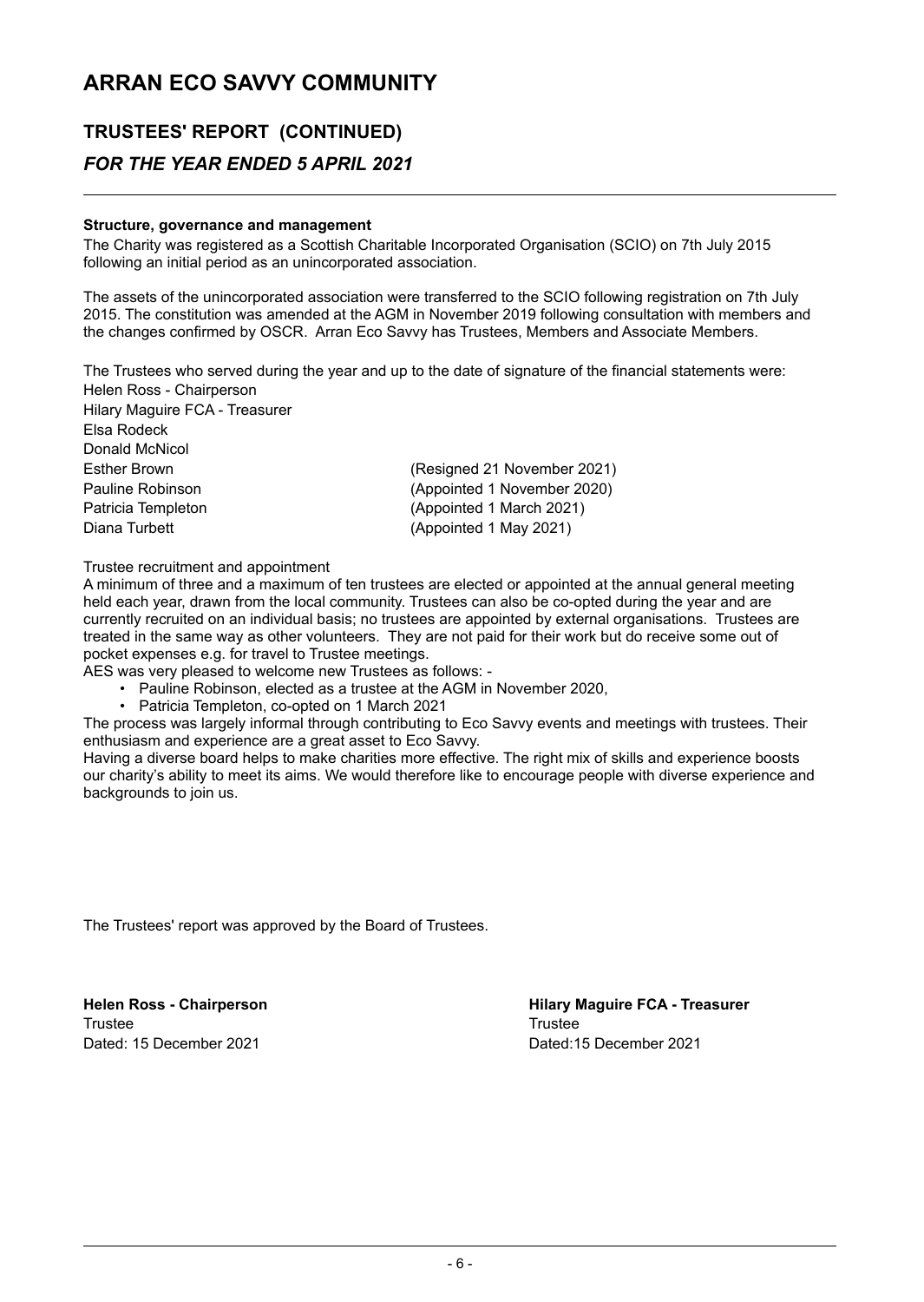### **STATEMENT OF TRUSTEES' RESPONSIBILITIES**

### *FOR THE YEAR ENDED 5 APRIL 2021*

The Trustees are responsible for preparing the Trustees' Report and the financial statements in accordance with applicable law and United Kingdom Accounting Standards (United Kingdom Generally Accepted Accounting Practice).

The law applicable to charities in Scotland requires the Trustees to prepare financial statements for each financial year which give a true and fair view of the state of affairs of the Charity and of the incoming resources and application of resources of the Charity for that year.

In preparing these financial statements, the Trustees are required to:

- select suitable accounting policies and then apply them consistently;

- observe the methods and principles in the Charities SORP;

- make judgements and estimates that are reasonable and prudent;

- state whether applicable accounting standards have been followed, subject to any material departures disclosed and explained in the financial statements; and

- prepare the financial statements on the going concern basis unless it is inappropriate to presume that the charity will continue in operation.

The Trustees are responsible for keeping sufficient accounting records that disclose with reasonable accuracy at any time the financial position of the Charity and enable them to ensure that the financial statements comply with the Charities and Trustee Investment (Scotland) Act 2005, the Charities Accounts (Scotland) Regulations 2006 (as amended) and the provisions of the trust deed. They are also responsible for safeguarding the assets of the Charity and hence for taking reasonable steps for the prevention and detection of fraud and other irregularities.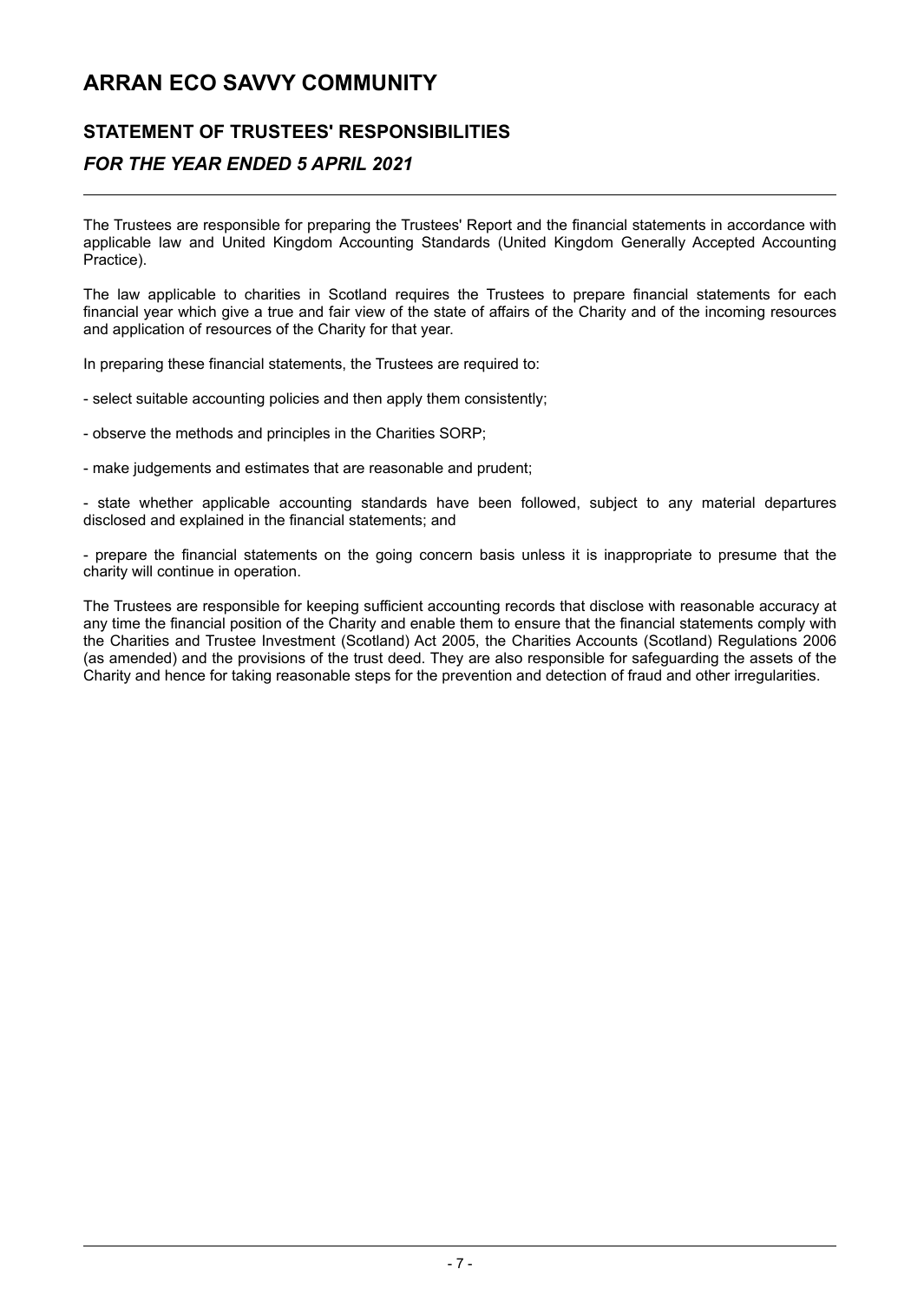## **INDEPENDENT EXAMINER'S REPORT TO THE TRUSTEES OF ARRAN ECO SAVVY COMMUNITY**

I report on the financial statements of the Charity for the year ended 5 April 2021, which are set out on pages 9 to 19.

#### **Respective responsibilities of Trustees and examiner**

The Charity's Trustees are responsible for the preparation of the financial statements in accordance with the terms of the Charities and Trustee Investments (Scotland) Act 2005 and the Charities Accounts (Scotland) Regulations 2006. The charity's Trustees consider that the audit requirement of Regulation 10(1)(a) to (c) of the 2006 Accounts Regulations does not apply. It is my responsibility to examine the financial statements as required under section 44(1)(c) of the Act and to state whether particular matters have come to my attention.

#### **Basis of independent examiner's statement**

My examination was carried out in accordance with Regulation 11 of the 2006 Accounts Regulations. An examination includes a review of the accounting records kept by the charity and a comparison of the accounts presented with those records. It also includes consideration of any unusual items or disclosures in the accounts, and seeking explanations from you as trustees concerning any such matters. The procedures undertaken do not provide all the evidence that would be required in an audit and consequently I do not express an audit opinion on the view given by the accounts.

#### **Independent examiner's statement**

Your attention is drawn to the fact that the charity has prepared financial statements in accordance with Accounting and reporting by Charities preparing their accounts in accordance with the Financial Reporting Standard applicable in the UK and Republic of Ireland (FRS 102) in preference to the Accounting and Reporting by Charities: Statement of Recommended Practice issued on 1 April 2005 which is referred to in the extant regulations but has now been withdrawn.

I understand that this has been done in order for the financial statements to provide a true and fair view in accordance with Generally Accepted Accounting Practice effective for reporting periods beginning on or after 1 January 2015.

In connection with my examination, no other matter except that referred to in the previous paragraph has come to my attention:

- (a) which gives me reasonable cause to believe that in any material respect the requirements:
	- (i) to keep accounting records in accordance with section  $44(1)$  (a) of the 2005 Act and Regulation 4 of the 2006 Accounts Regulations; and
	- (ii) to prepare financial statements which accord with the accounting records and comply with Regulation 8 of the 2006 Accounts Regulations;
	- have not been met or
- (b) to which, in my opinion, attention should be drawn in order to enable a proper understanding of the financial statements to be reached.

John Simpson FCA Chartered Accountants Ireland Montpelier Professional (Galloway) Limited 1 Dashwood Square Newton Stewart **Wigtownshire** DG8 6EQ

Dated: 15 December 2021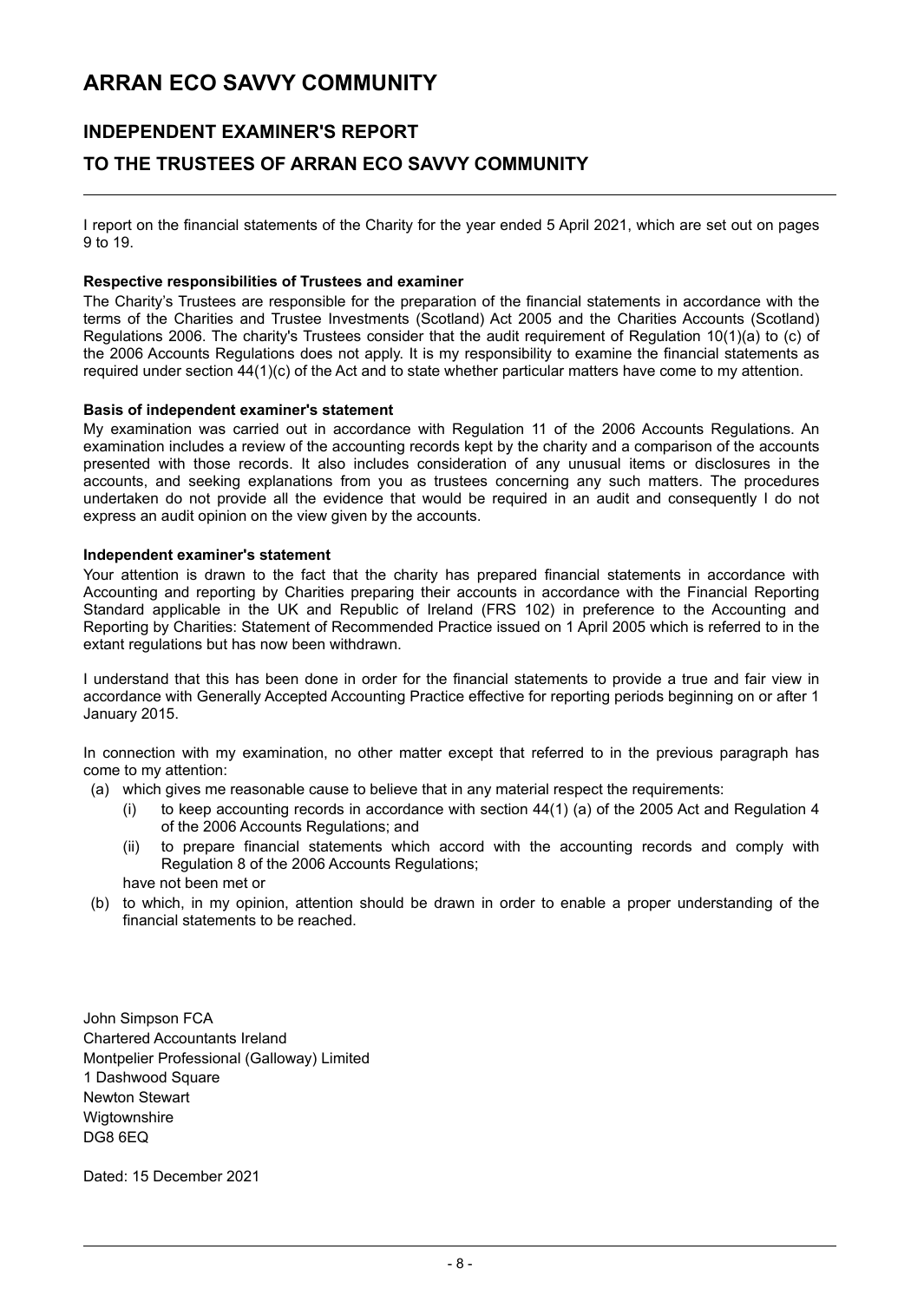### **STATEMENT OF FINANCIAL ACTIVITIES INCLUDING INCOME AND EXPENDITURE ACCOUNT**

### *FOR THE YEAR ENDED 5 APRIL 2021*

|                                           |              | <b>Unrestricted</b><br>funds<br>2021 | <b>Restricted</b><br>funds<br>2021 | 2021    | <b>Total Unrestricted</b><br>funds<br>2020 | Restricted<br>funds<br>2020 | Total<br>2020 |
|-------------------------------------------|--------------|--------------------------------------|------------------------------------|---------|--------------------------------------------|-----------------------------|---------------|
|                                           | <b>Notes</b> | £                                    | £                                  | £       | £                                          | £                           | £             |
| Income from:                              |              |                                      |                                    |         |                                            |                             |               |
| Donations and legacies                    | 2            | 12,632                               | 182,712                            | 195,344 | 1,263                                      | 162,233                     | 163,496       |
| Other trading activities                  | 3            | 3,492                                |                                    | 3,492   | 17,910                                     |                             | 17,910        |
| Investments                               | 4            | 7                                    |                                    | 7       | 6                                          |                             | 6             |
| <b>Total income</b>                       |              | 16,131                               | 182,712                            | 198,843 | 19,179                                     | 162,233                     | 181,412       |
| <b>Expenditure on:</b><br>Raising funds   |              |                                      |                                    |         |                                            |                             |               |
| Charity shop costs                        | 5            | 10,071                               |                                    | 10,071  | 17,539                                     |                             | 17,539        |
| <b>Charitable activities</b>              |              |                                      |                                    |         |                                            |                             |               |
| Charitable expenditure                    | 6            | 2,050                                | 167,574                            | 169,624 | 6,380                                      | 150,827                     | 157,207       |
| Total charitable expenditure              |              | 2,050                                | 167,574                            | 169,624 | 6,380                                      | 150,827                     | 157,207       |
| <b>Total resources</b><br>expended        |              | 12,121                               | 167,574                            | 179,695 | 23,919                                     | 150,827                     | 174,746       |
| <b>Net incoming</b><br>resources before   |              |                                      |                                    |         |                                            |                             |               |
| transfers                                 |              | 4,010                                | 15,138                             | 19,148  | (4,740)                                    | 11,406                      | 6,666         |
| Gross transfers<br>between funds          |              | 18,397                               | (18, 397)                          |         | 12,689                                     | (12,689)                    |               |
| Net income/(expenditure)<br>for the year/ |              |                                      |                                    |         |                                            |                             |               |
| Net movement in funds                     |              | 22,407                               | (3,259)                            | 19,148  | 7,949                                      | (1,283)                     | 6,666         |
| Fund balances at 6<br>April 2020          |              | 23,878                               | 10,488                             | 34,366  | 15,928                                     | 11,771                      | 27,699        |
| <b>Fund balances at 5</b><br>April 2021   |              | 46,285                               | 7,229                              | 53,514  | 23,877                                     | 10,488                      | 34,365        |

The statement of financial activities includes all gains and losses recognised in the year.

All income and expenditure derive from continuing activities.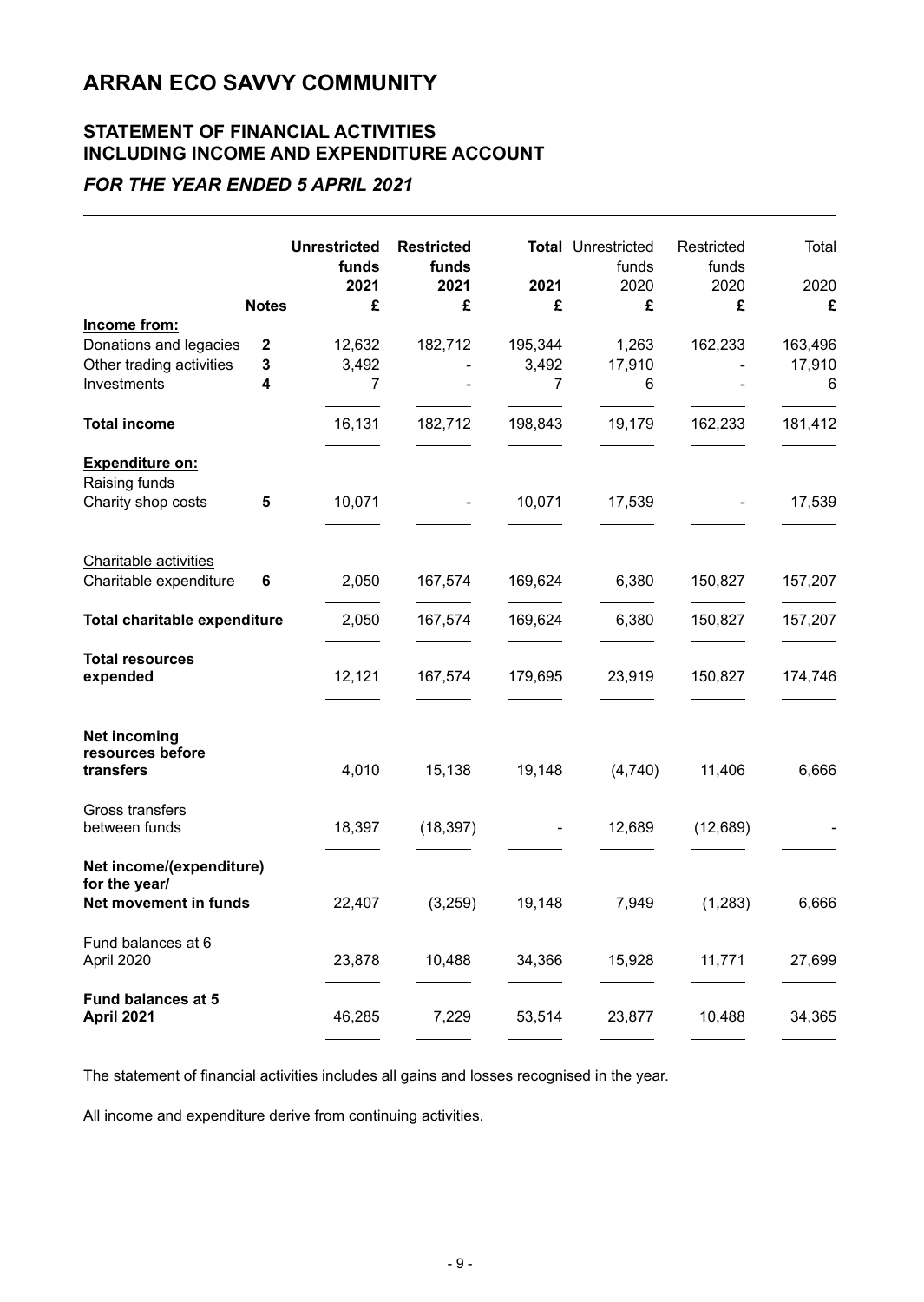### **BALANCE SHEET**

### *AS AT 5 APRIL 2021*

|                                              |              | 2021      |        | 2020      |        |
|----------------------------------------------|--------------|-----------|--------|-----------|--------|
|                                              | <b>Notes</b> | £         | £      | £         | £      |
| <b>Fixed assets</b>                          |              |           |        |           |        |
| Tangible assets                              | 10           |           | 8,497  |           | 10,488 |
| <b>Current assets</b>                        |              |           |        |           |        |
| <b>Stocks</b>                                | 11           | 1,883     |        | 2,600     |        |
| <b>Debtors</b>                               | 12           | 18,766    |        | 12,953    |        |
| Cash at bank and in hand                     |              | 51,105    |        | 19,602    |        |
|                                              |              | 71,754    |        | 35,155    |        |
| <b>Creditors: amounts falling due within</b> |              |           |        |           |        |
| one year                                     | 13           | (26, 737) |        | (11, 278) |        |
| Net current assets                           |              |           | 45,017 |           | 23,877 |
| <b>Total assets less current liabilities</b> |              |           | 53,514 |           | 34,365 |
|                                              |              |           |        |           |        |
| Income funds                                 |              |           |        |           |        |
| <b>Restricted funds</b>                      | 14           |           | 7,229  |           | 10,488 |
| Unrestricted funds                           |              |           |        |           |        |
| Designated funds                             | 15           | 26,444    |        |           |        |
| General unrestricted funds                   |              | 19,841    |        | 23,877    |        |
|                                              |              |           | 46,285 |           | 23,877 |
|                                              |              |           |        |           |        |
|                                              |              |           | 53,514 |           | 34,365 |
|                                              |              |           |        |           |        |

The financial statements were approved by the Trustees on 15 December 2021

Helen Ross - Chairperson **Hilary Maguire FCA - Treasurer**<br> **Trustee** Trustee **Trustee Trustee**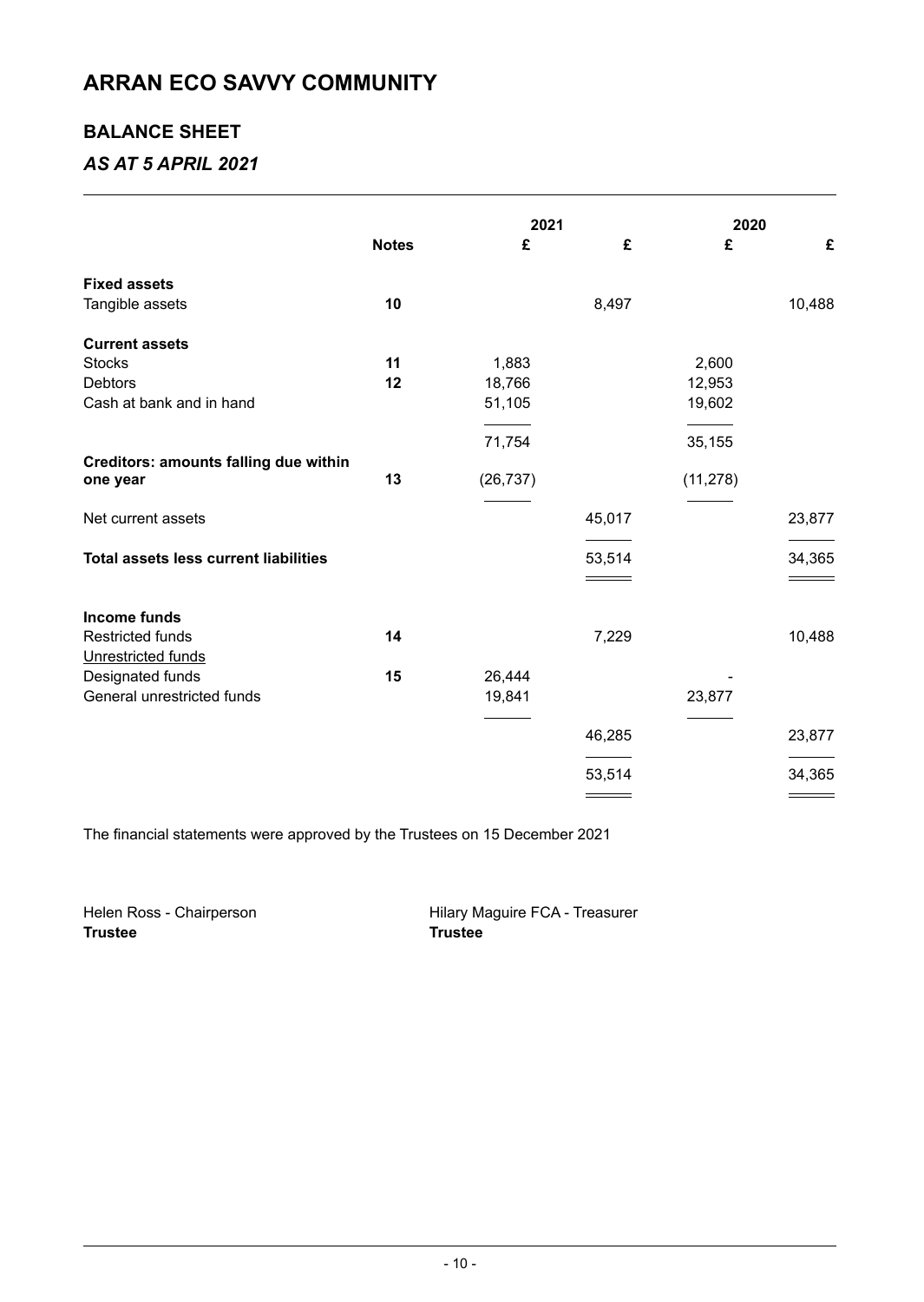## **NOTES TO THE FINANCIAL STATEMENTS** *FOR THE YEAR ENDED 5 APRIL 2021*

#### **1 Accounting policies**

#### **Charity information**

Arran Eco Savvy Community is a Scottish Charity.

#### **1.1 Accounting convention**

The financial statements have been prepared in accordance with the Charity's constitution, the Charities and Trustee Investment (Scotland) Act 2005, the Charities Accounts (Scotland) Regulations 2006 (as amended) and "Accounting and Reporting by Charities: Statement of Recommended Practice applicable to charities preparing their accounts in accordance with the Financial Reporting Standard applicable in the UK and Republic of Ireland (FRS 102) (effective 1 January 2019)". The Charity is a Public Benefit Entity as defined by FRS 102.

The Charity has taken advantage of the provisions in the SORP for charities applying FRS 102 Update Bulletin 1 not to prepare a Statement of Cash Flows.

The financial statements have departed from the Charities (Accounts and Reports) Regulations 2008 only to the extent required to provide a true and fair view. This departure has involved following the Statement of Recommended Practice for charities applying FRS 102 rather than the version of the Statement of Recommended Practice which is referred to in the Regulations but which has since been withdrawn.

The financial statements are prepared in sterling, which is the functional currency of the Charity. Monetary amounts in these financial statements are rounded to the nearest £.

The financial statements have been prepared under the historical cost convention, modified to include the revaluation of freehold properties and to include investment properties and certain financial instruments at fair value. The principal accounting policies adopted are set out below.

#### **1.2 Going concern**

At the time of approving the financial statements, the Trustees have a reasonable expectation that the Charity has adequate resources to continue in operational existence for the foreseeable future. Thus the Trustees continue to adopt the going concern basis of accounting in preparing the financial statements.

#### **1.3 Charitable funds**

Unrestricted funds are available for use at the discretion of the Trustees in furtherance of their charitable objectives.

Restricted funds are subject to specific conditions by donors as to how they may be used. The purposes and uses of the restricted funds are set out in the notes to the financial statements.

Endowment funds are subject to specific conditions by donors that the capital must be maintained by the Charity.

#### **1.4 Income**

Income is recognised when the Charity is legally entitled to it after any performance conditions have been met, the amounts can be measured reliably, and it is probable that income will be received.

Cash donations are recognised on receipt. Other donations are recognised once the Charity has been notified of the donation, unless performance conditions require deferral of the amount. Income tax recoverable in relation to donations received under Gift Aid or deeds of covenant is recognised at the time of the donation.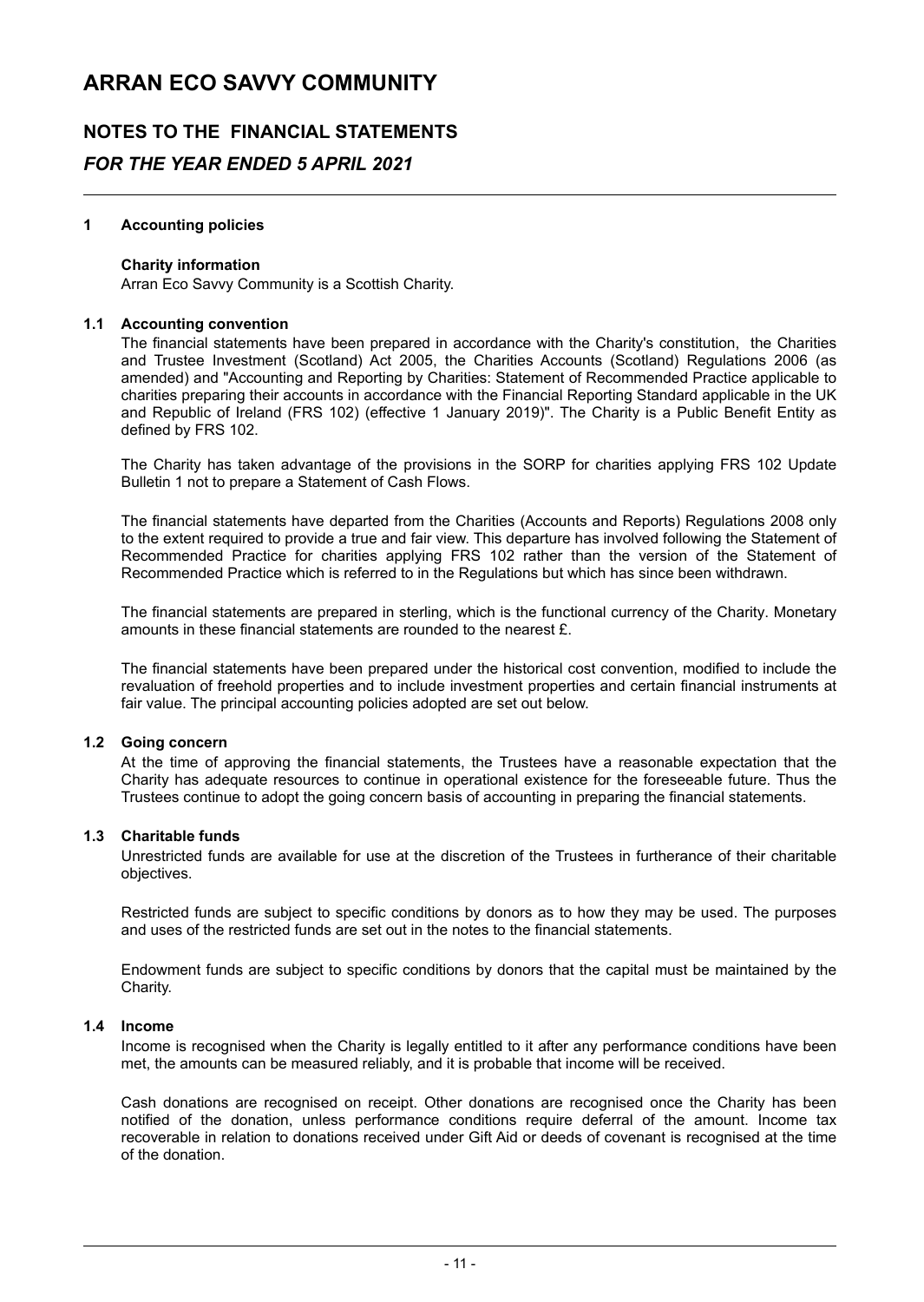## **NOTES TO THE FINANCIAL STATEMENTS (CONTINUED)** *FOR THE YEAR ENDED 5 APRIL 2021*

#### **1 Accounting policies (Continued)**

Legacies are recognised on receipt or otherwise if the Charity has been notified of an impending distribution, the amount is known, and receipt is expected. If the amount is not known, the legacy is treated as a contingent asset.

#### **1.5 Expenditure**

Resources expended are included in the Statement of Financial Activities on an accruals basis, inclusive of any VAT which cannot be recovered.

#### **1.6 Tangible fixed assets**

Tangible fixed assets are initially measured at cost and subsequently measured at cost or valuation, net of depreciation and any impairment losses.

Depreciation is recognised so as to write off the cost or valuation of assets less their residual values over their useful lives on the following bases:

| Fixtures and fittings | 20% straight line |
|-----------------------|-------------------|
| E-bikes               | 50% straight line |

The gain or loss arising on the disposal of an asset is determined as the difference between the sale proceeds and the carrying value of the asset, and is recognised in the statement of financial activities.

#### **1.7 Impairment of fixed assets**

At each reporting end date, the Charity reviews the carrying amounts of its tangible assets to determine whether there is any indication that those assets have suffered an impairment loss. If any such indication exists, the recoverable amount of the asset is estimated in order to determine the extent of the impairment loss (if any).

#### **1.8 Stocks**

Stocks are stated at the lower of cost and estimated selling price less costs to complete and sell. Cost comprises direct materials and, where applicable, direct labour costs and those overheads that have been incurred in bringing the stocks to their present location and condition. Items held for distribution at no or nominal consideration are measured the lower of replacement cost and cost.

Net realisable value is the estimated selling price less all estimated costs of completion and costs to be incurred in marketing, selling and distribution.

#### **1.9 Cash and cash equivalents**

Cash and cash equivalents include cash in hand, deposits held at call with banks, other short-term liquid investments with original maturities of three months or less, and bank overdrafts. Bank overdrafts are shown within borrowings in current liabilities.

#### **1.10 Financial instruments**

The Charity has elected to apply the provisions of Section 11 'Basic Financial Instruments' and Section 12 'Other Financial Instruments Issues' of FRS 102 to all of its financial instruments.

Financial instruments are recognised in the Charity's balance sheet when the Charity becomes party to the contractual provisions of the instrument.

Financial assets and liabilities are offset, with the net amounts presented in the financial statements, when there is a legally enforceable right to set off the recognised amounts and there is an intention to settle on a net basis or to realise the asset and settle the liability simultaneously.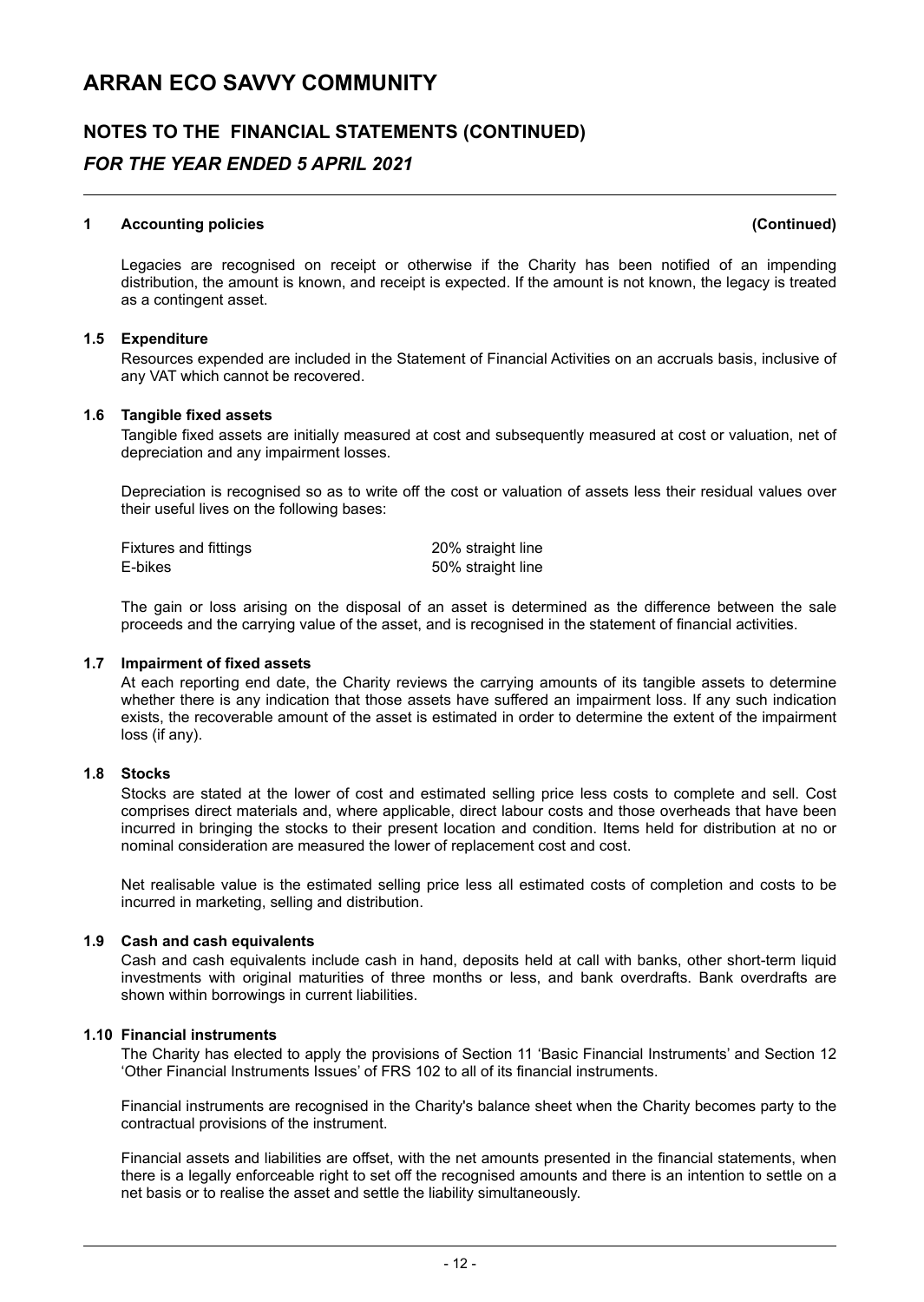## **NOTES TO THE FINANCIAL STATEMENTS (CONTINUED)** *FOR THE YEAR ENDED 5 APRIL 2021*

#### **1 Accounting policies (Continued)**

#### *Basic financial assets*

Basic financial assets, which include debtors and cash and bank balances, are initially measured at transaction price including transaction costs and are subsequently carried at amortised cost using the effective interest method unless the arrangement constitutes a financing transaction, where the transaction is measured at the present value of the future receipts discounted at a market rate of interest. Financial assets classified as receivable within one year are not amortised.

#### *Basic financial liabilities*

Basic financial liabilities, including creditors and bank loans are initially recognised at transaction price unless the arrangement constitutes a financing transaction, where the debt instrument is measured at the present value of the future payments discounted at a market rate of interest. Financial liabilities classified as payable within one year are not amortised.

Debt instruments are subsequently carried at amortised cost, using the effective interest rate method.

Trade creditors are obligations to pay for goods or services that have been acquired in the ordinary course of operations from suppliers. Amounts payable are classified as current liabilities if payment is due within one year or less. If not, they are presented as non-current liabilities. Trade creditors are recognised initially at transaction price and subsequently measured at amortised cost using the effective interest method.

#### *Derecognition of financial liabilities*

Financial liabilities are derecognised when the Charity's contractual obligations expire or are discharged or cancelled.

#### **1.11 Employee benefits**

The cost of any unused holiday entitlement is recognised in the period in which the employee's services are received.

Termination benefits are recognised immediately as an expense when the Charity is demonstrably committed to terminate the employment of an employee or to provide termination benefits.

#### **1.12 Retirement benefits**

Payments to defined contribution retirement benefit schemes are charged as an expense as they fall due.

#### **2 Donations and legacies**

|                     | <b>Unrestricted</b><br>funds | <b>Restricted</b><br>funds |         | <b>Total</b> Unrestricted<br>funds | Restricted<br>funds | Total   |
|---------------------|------------------------------|----------------------------|---------|------------------------------------|---------------------|---------|
|                     | 2021                         | 2021                       | 2021    | 2020                               | 2020                | 2020    |
|                     | £                            | £                          | £       | £                                  | £                   | £       |
| Donations and gifts | 387                          | ۰                          | 387     | 1,075                              | 162,233             | 1,075   |
| Grants              | 12.245                       | 182,712                    | 194.957 | 188                                |                     | 162,421 |
|                     | 12,632                       | 182,712                    | 195,344 | 1,263                              | 162,233             | 163,496 |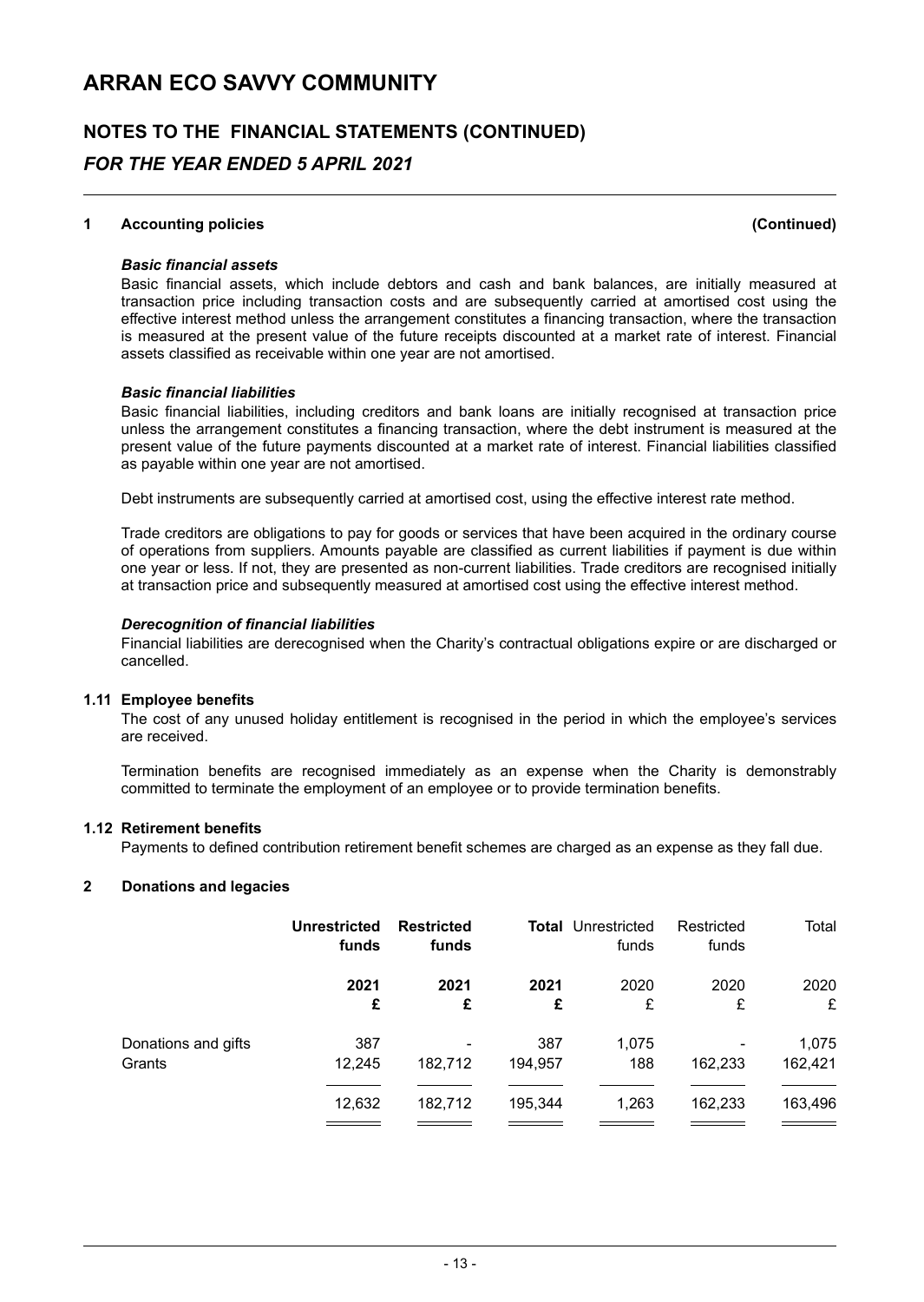## **NOTES TO THE FINANCIAL STATEMENTS (CONTINUED)**

## *FOR THE YEAR ENDED 5 APRIL 2021*

| 2 | <b>Donations and legacies</b>                   |        |         |         |       |         | (Continued) |
|---|-------------------------------------------------|--------|---------|---------|-------|---------|-------------|
|   | <b>Donations and gifts</b>                      |        |         |         |       |         |             |
|   | Donations                                       | 257    |         | 257     | 545   |         | 545         |
|   | <b>EPC Certificates</b>                         | 130    |         | 130     | 530   |         | 530         |
|   |                                                 | 387    |         | 387     | 1,075 |         | 1,075       |
|   | <b>Grants receivable for</b><br>core activities |        |         |         |       |         |             |
|   | <b>Climate Challenge Fund</b>                   |        | 143,794 | 143,794 |       | 149,794 | 149,794     |
|   | <b>Energy Savings Trust</b>                     |        | 12,060  | 12,060  |       |         |             |
|   | <b>Impact Funding Partners</b>                  |        | 9,944   | 9.944   |       | 9,939   | 9,939       |
|   | North Ayrshire Council                          | 10,000 |         | 10,000  |       | 2,500   | 2,500       |
|   | <b>CJRS</b>                                     | 2,245  |         | 2,245   | 188   |         | 188         |
|   | <b>Selkirk Regeneration</b>                     |        | 1,791   | 1,791   |       |         |             |
|   | <b>CARES</b>                                    |        | 15,123  | 15,123  |       |         |             |
|   |                                                 | 12,245 | 182,712 | 194,957 | 188   | 162,233 | 162,421     |
|   |                                                 |        |         |         |       |         |             |

#### **3 Other trading activities**

| funds                | <b>Unrestricted Unrestricted</b><br>funds |
|----------------------|-------------------------------------------|
| 2021<br>£            | 2020<br>£                                 |
| Shop income<br>3,492 | 17,910                                    |

#### **4 Investments**

|                     | <b>Unrestricted Unrestricted</b><br>funds | funds     |
|---------------------|-------------------------------------------|-----------|
|                     | 2021<br>£                                 | 2020<br>£ |
| Interest receivable |                                           | 6         |

#### **5 Raising funds**

| funds | <b>Unrestricted Unrestricted</b><br>funds |
|-------|-------------------------------------------|
| 2021  | 2020                                      |
| £     | £                                         |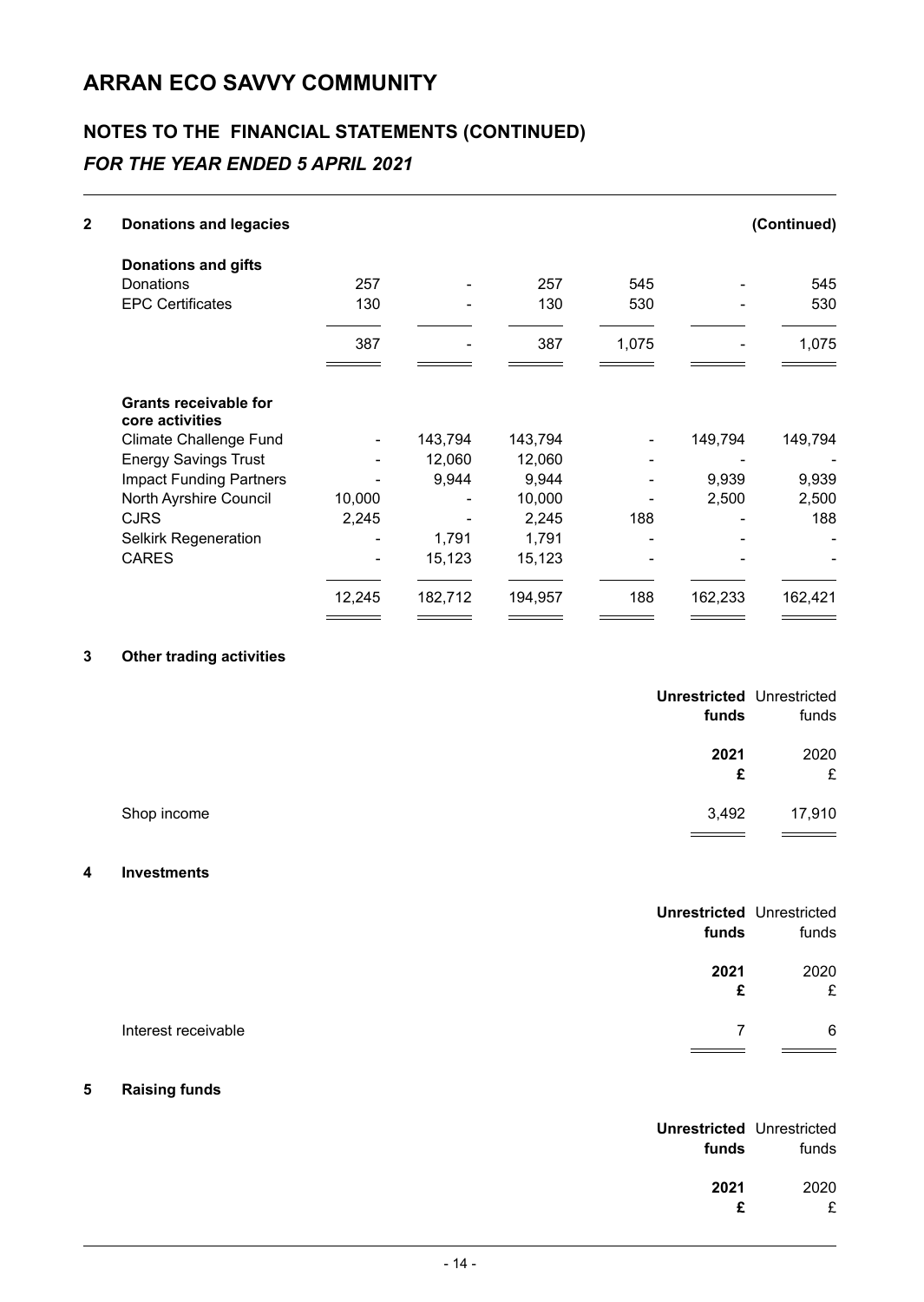## **NOTES TO THE FINANCIAL STATEMENTS (CONTINUED)**

## *FOR THE YEAR ENDED 5 APRIL 2021*

| 5 | <b>Raising funds</b>     |        | (Continued) |
|---|--------------------------|--------|-------------|
|   | Charity shop costs       |        |             |
|   | Other charity shop costs | 4,778  | 12,643      |
|   | Charity shop staff costs | 5,293  | 4,896       |
|   | Charity shop costs       | 10,071 | 17,539      |
|   |                          |        |             |

### **6 Charitable activities**

|                                        | expenditure expenditure | <b>Charitable Charitable</b> |
|----------------------------------------|-------------------------|------------------------------|
|                                        | 2021                    | 2020                         |
|                                        | £                       | £                            |
| Staff costs                            | 112,686                 | 111,345                      |
| Depreciation and impairment            | 15,635                  | 10,488                       |
| Staff & volunteer training             | 312                     | 544                          |
| Travel & subsistence                   | 355                     | 2,875                        |
| Event expenses                         | 2,391                   | 3,921                        |
| Other                                  | 1,351                   |                              |
| E-bike expenses                        | 4,844                   | 4,048                        |
| Consultancy fees                       |                         | 5,605                        |
| Cares Project feasibility study        | 15,122                  |                              |
|                                        | 152,696                 | 138,826                      |
| Share of support costs (see note 7)    | 15,488                  | 16,941                       |
| Share of governance costs (see note 7) | 1,440                   | 1,440                        |
|                                        | 169,624                 | 157,207                      |
| Analysis by fund                       |                         |                              |
| Unrestricted funds                     | 2,050                   | 6,380                        |
| <b>Restricted funds</b>                | 167,574                 | 150,827                      |
|                                        | 169,624                 | 157,207                      |
|                                        |                         |                              |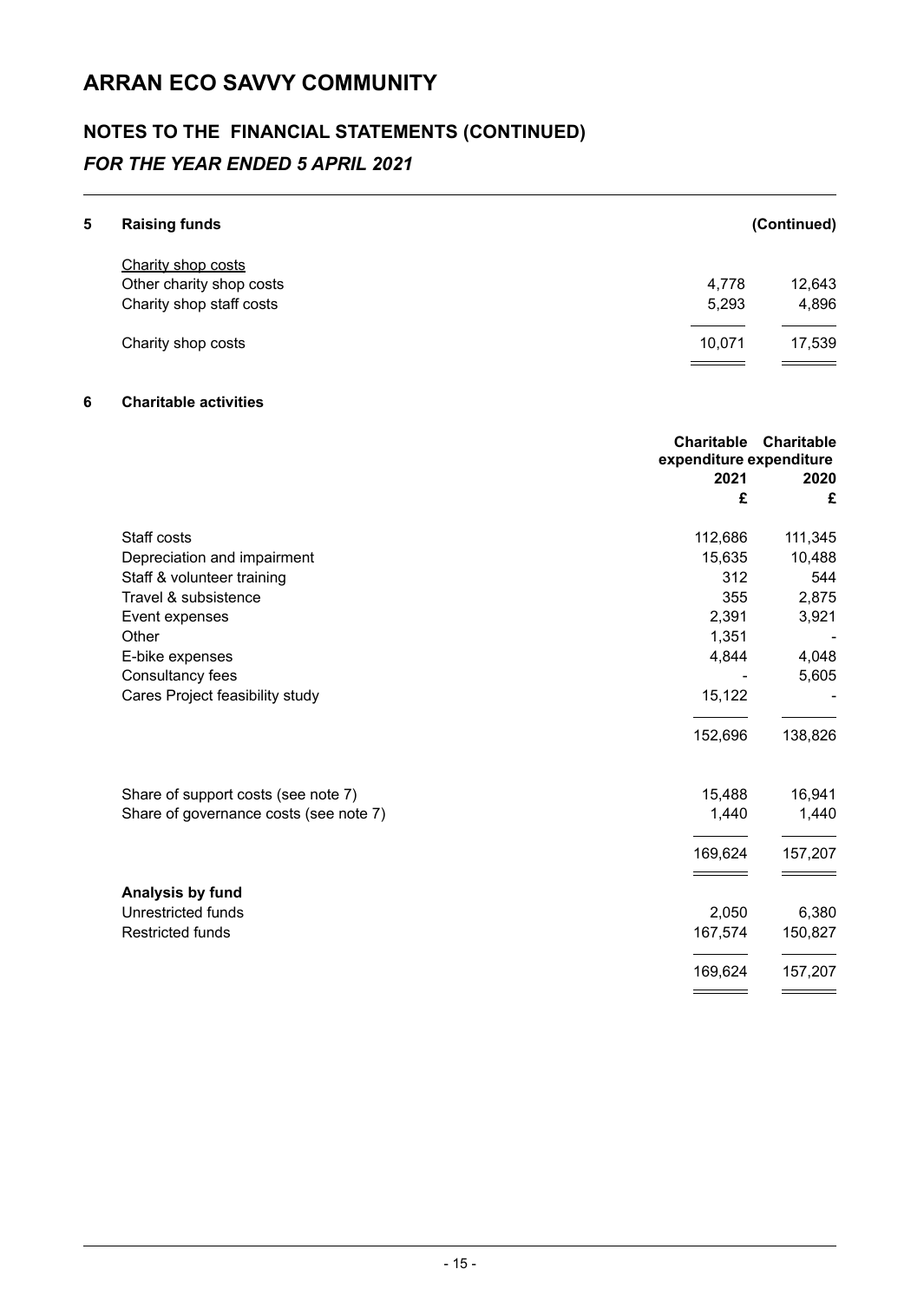## **NOTES TO THE FINANCIAL STATEMENTS (CONTINUED)** *FOR THE YEAR ENDED 5 APRIL 2021*

| 7 | <b>Support costs</b>  |                           |       |        |        |                    |        |
|---|-----------------------|---------------------------|-------|--------|--------|--------------------|--------|
|   |                       | <b>Support Governance</b> |       | 2021   |        | Support Governance | 2020   |
|   |                       | costs                     | costs |        | costs  | costs              |        |
|   |                       | £                         | £     | £      | £      | £                  | £      |
|   | Rent                  | 4,529                     |       | 4,529  | 9,852  |                    | 9,852  |
|   | <b>Utilities</b>      | 202                       |       | 202    | 203    |                    | 203    |
|   | Insurance             | 1,363                     |       | 1,363  | 788    |                    | 788    |
|   | Repairs               | 105                       |       | 105    | 2,438  |                    | 2,438  |
|   | Post & stationery     | 3,575                     |       | 3,575  | 1,711  |                    | 1,711  |
|   | Telephone             | 1,080                     |       | 1,080  | 953    |                    | 953    |
|   | Sundry                | 4,575                     |       | 4,575  | 996    |                    | 996    |
|   | <b>Bank charges</b>   | 59                        |       | 59     |        |                    |        |
|   | Accountancy           |                           | 1,440 | 1,440  |        | 1,440              | 1,440  |
|   |                       | 15,488                    | 1,440 | 16,928 | 16,941 | 1,440              | 18,381 |
|   | Analysed between      |                           |       |        |        |                    |        |
|   | Charitable activities | 15,488                    | 1,440 | 16,928 | 16,941 | 1,440              | 18,381 |
|   |                       |                           |       |        |        |                    |        |

#### **8 Trustees**

None of the Trustees (or any persons connected with them) received any remuneration or benefits from the Charity during the year.

During the year 1 Trustee was reimbursed for home office expenses of £234 (2020: 3 Trustees for travelling expenes of £674).

#### **9 Employees**

The average monthly number of employees during the year was:

|                         | 2021<br><b>Number</b> | 2020<br><b>Number</b> |  |
|-------------------------|-----------------------|-----------------------|--|
|                         | 7                     | 7                     |  |
| <b>Employment costs</b> | 2021<br>£             | 2020<br>£             |  |
| Wages and salaries      | 111,396               | 108,823               |  |
| Social security costs   | 3,272                 | 4,429                 |  |
| Other pension costs     | 3,311                 | 2,989                 |  |
|                         | 117,979               | 116,241               |  |
|                         |                       |                       |  |

There were no employees whose annual remuneration was more than £60,000.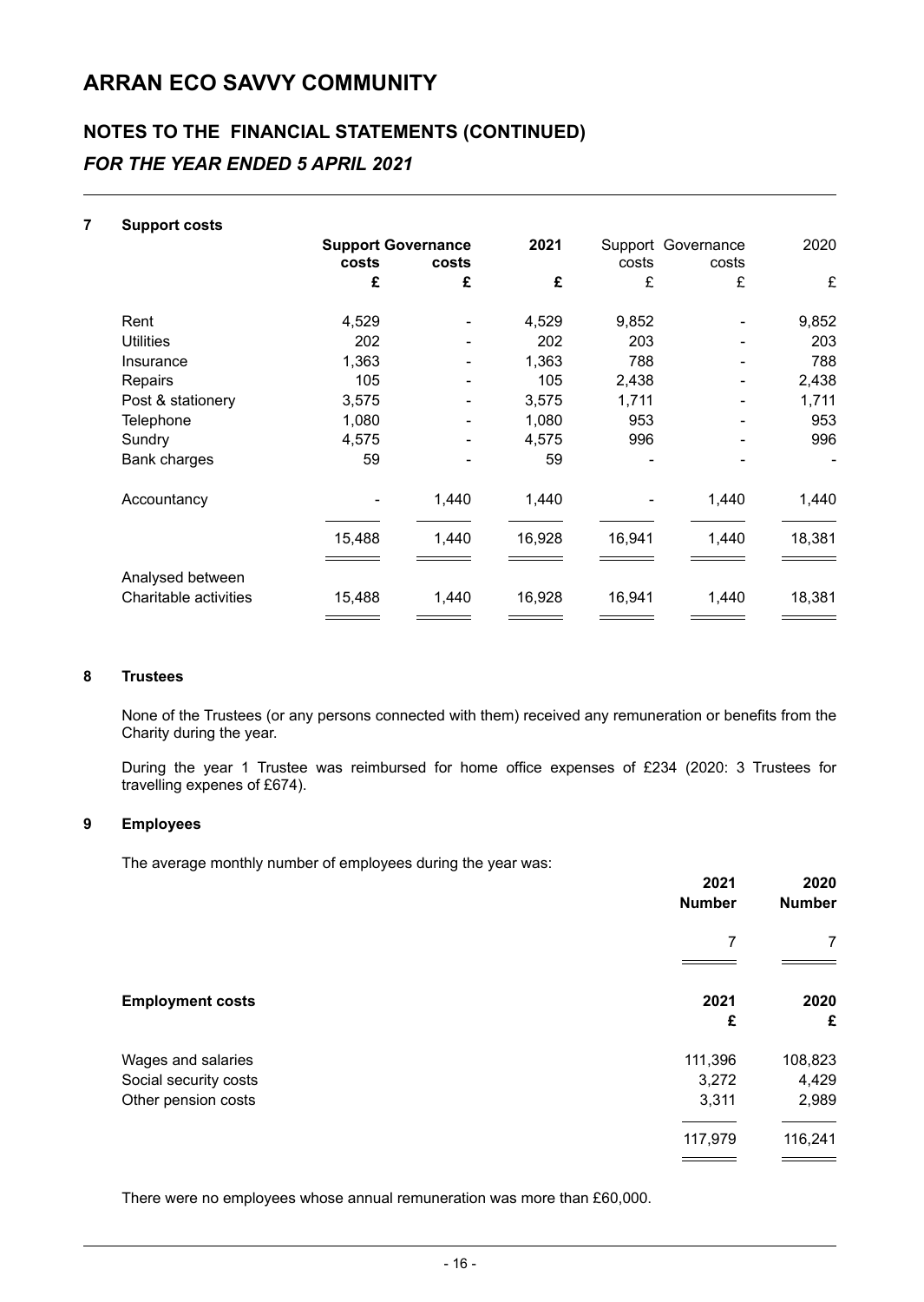## **NOTES TO THE FINANCIAL STATEMENTS (CONTINUED)** *FOR THE YEAR ENDED 5 APRIL 2021*

#### **10 Tangible fixed assets**

|    |                                                | <b>Fixtures and</b><br>fittings | E-bikes<br>£<br>20,975 | <b>Total</b> |
|----|------------------------------------------------|---------------------------------|------------------------|--------------|
|    |                                                | £                               |                        | £            |
|    | Cost                                           |                                 |                        |              |
|    | At 6 April 2020                                | $\overline{\phantom{a}}$        |                        | 20,975       |
|    | Additions                                      | 1,585                           | 12,060                 | 13,645       |
|    | At 5 April 2021                                | 1,585                           | 33,035                 | 34,620       |
|    | <b>Depreciation and impairment</b>             |                                 |                        |              |
|    | At 6 April 2020                                | $\overline{\phantom{a}}$        | 10,488                 | 10,488       |
|    | Depreciation charged in the year               | 317                             | 15,318                 | 15,635       |
|    |                                                |                                 |                        |              |
|    | At 5 April 2021                                | 317                             | 25,806                 | 26,123       |
|    | <b>Carrying amount</b>                         |                                 |                        |              |
|    | At 5 April 2021                                | 1,268                           | 7,229                  | 8,497        |
|    | At 5 April 2020                                | ۰                               | 10,488                 | 10,488       |
|    |                                                |                                 |                        |              |
| 11 | <b>Stocks</b>                                  |                                 |                        |              |
|    |                                                |                                 | 2021                   | 2020         |
|    |                                                |                                 | £                      | £            |
|    | Finished goods and goods for resale            |                                 | 1,883                  | 2,600        |
|    |                                                |                                 |                        |              |
| 12 | <b>Debtors</b>                                 |                                 |                        |              |
|    |                                                |                                 | 2021                   | 2020         |
|    | Amounts falling due within one year:           |                                 | £                      | £            |
|    | Trade debtors                                  |                                 | 15,977                 | 12,375       |
|    | Other debtors                                  |                                 | 2,789                  | 578          |
|    |                                                |                                 | 18,766                 | 12,953       |
|    |                                                |                                 |                        |              |
| 13 | Creditors: amounts falling due within one year |                                 |                        |              |
|    |                                                |                                 | 2021                   | 2020         |
|    |                                                | <b>Notes</b>                    | £                      | £            |
|    | Other taxation and social security             |                                 | 2,504                  | 2,223        |
|    | Government grants                              |                                 | 9,500                  |              |
|    | Other creditors                                |                                 | 13,293                 | 5,927        |
|    | Accruals and deferred income                   |                                 | 1,440                  | 3,128        |

26,737 11,278

 $=$ 

 $\overline{\phantom{0}}$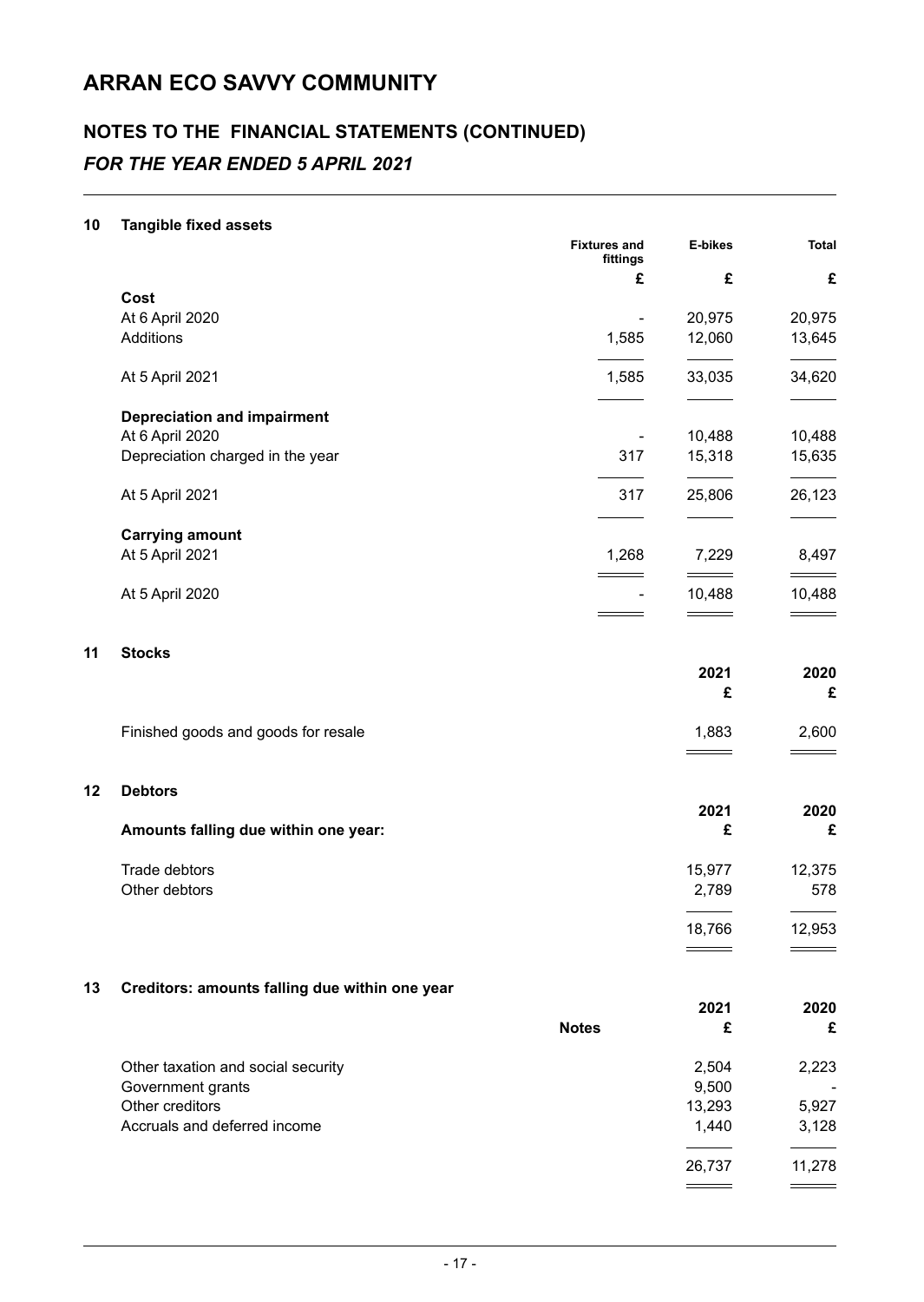### **NOTES TO THE FINANCIAL STATEMENTS (CONTINUED)**

### *FOR THE YEAR ENDED 5 APRIL 2021*

#### **14 Restricted funds**

The income funds of the charity include restricted funds comprising the following unexpended balances of donations and grants held on trust for specific purposes:

|                                |                                   | <b>Movement in funds</b> |                              |                       | <b>Movement in funds</b>          |                          |                              |                          |                                   |
|--------------------------------|-----------------------------------|--------------------------|------------------------------|-----------------------|-----------------------------------|--------------------------|------------------------------|--------------------------|-----------------------------------|
|                                | <b>Balance at</b><br>6 April 2019 | Incoming<br>resources    | <b>Resources</b><br>expended | <b>Transfers</b><br>£ | <b>Balance at</b><br>6 April 2020 | Incomina<br>resources    | <b>Resources</b><br>expended | <b>Transfers</b>         | <b>Balance at</b><br>5 April 2021 |
|                                |                                   |                          |                              |                       |                                   |                          |                              |                          |                                   |
| <b>Climate Challenge Fund</b>  | $\blacksquare$                    | 149,794                  | (134, 030)                   | (11, 654)             | 4,110                             | 145,586                  | (131, 299)                   | (18, 397)                |                                   |
| <b>Impact Funding Partners</b> | $\overline{\phantom{a}}$          | 9,939                    | (9,939)                      |                       | ۰                                 | 9,944                    | (9,944)                      |                          | ٠                                 |
| North Ayrshire Council         | ۰                                 | 2,500                    | (973)                        | (1,035)               | 492                               | $\overline{\phantom{0}}$ | (492)                        | $\overline{\phantom{0}}$ |                                   |
| <b>Energy Savings Trust</b>    | 11,771                            | ۰.                       | (5,885)                      |                       | 5,886                             | 12,060                   | (10, 717)                    | ۰                        | 7,229                             |
| <b>CARES</b>                   |                                   |                          |                              |                       | $\sim$                            | 15,122                   | (15, 122)                    |                          |                                   |
|                                | 11,771                            | 162,233                  | (150, 827)                   | (12, 689)             | 10,488                            | 182,712                  | (167, 574)                   | (18, 397)                | 7,229                             |
|                                |                                   |                          |                              |                       |                                   |                          |                              |                          |                                   |

Climate Challenge Fund - Funding to support sustainable island life through transport and food projects. The transfer relates to management charges and HMRC employment related refunds.

Impact Funding Partners - Funding to support volunteers and volunteering in the community.

North Ayrshire Council - Funding to assist in the purchase of e-bikes. The transfer relates primarily to capital expenditure.

Energy Savings Trust - Funding to purchase e-bikes for community use.

CARES - Enablement grant for renewable energy project